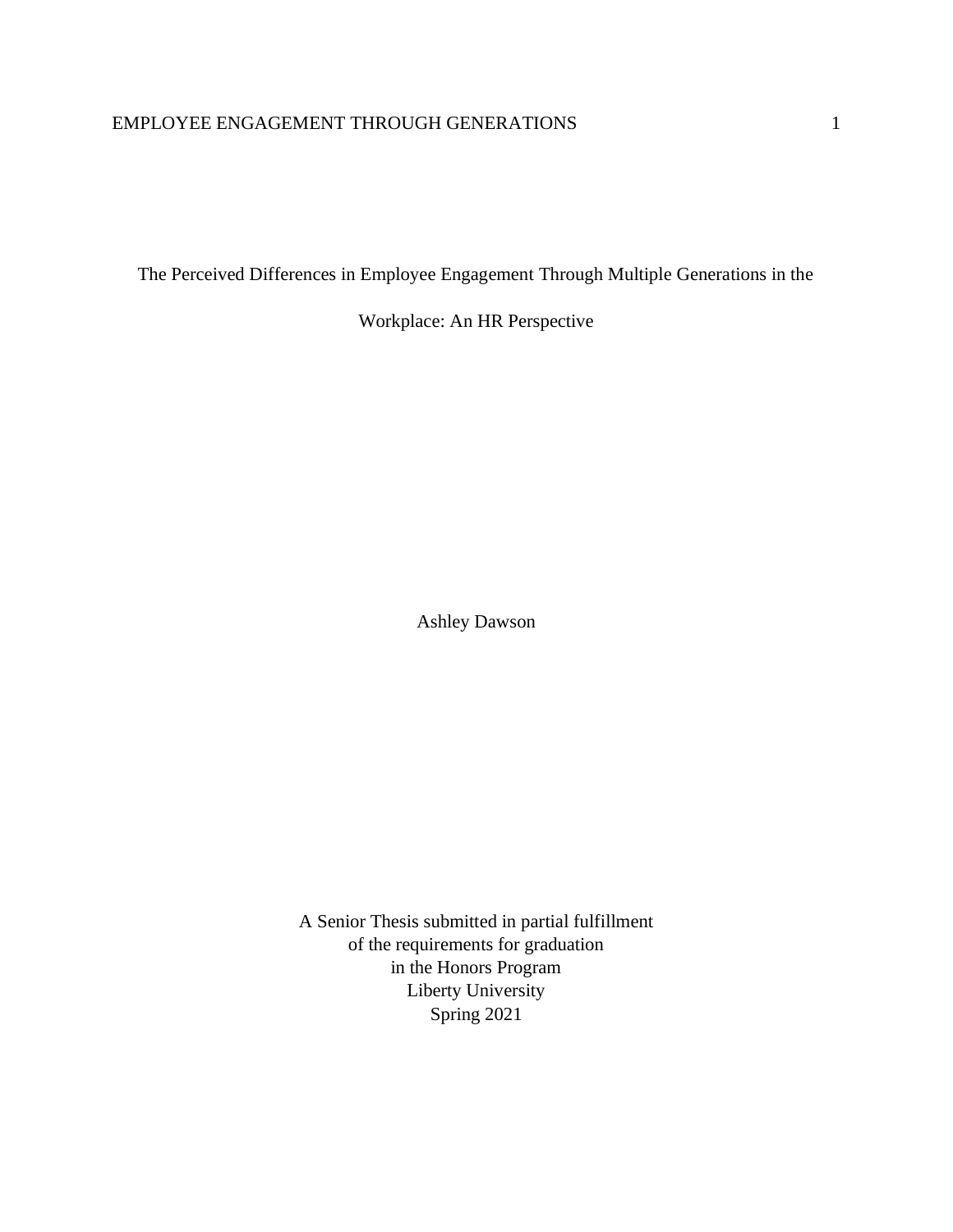Acceptance of Senior Honors Thesis

This Senior Honors Thesis is accepted in partial fulfillment of the requirements for graduation from the Honors Program of Liberty University.

> \_\_\_\_\_\_\_\_\_\_\_\_\_\_\_\_\_\_\_\_\_\_\_\_\_\_\_\_\_\_ Tammy Brown, D.B.A Thesis Chair

> \_\_\_\_\_\_\_\_\_\_\_\_\_\_\_\_\_\_\_\_\_\_\_\_\_\_\_\_\_\_ Elizabeth Koss, D.B.A Committee Member

> \_\_\_\_\_\_\_\_\_\_\_\_\_\_\_\_\_\_\_\_\_\_\_\_\_\_\_\_\_\_ David Schweitzer, Ph.D. Assistant Honors Director

\_\_\_\_\_\_\_\_\_\_\_\_\_\_\_\_\_\_\_\_\_\_\_\_\_\_\_\_\_\_ Date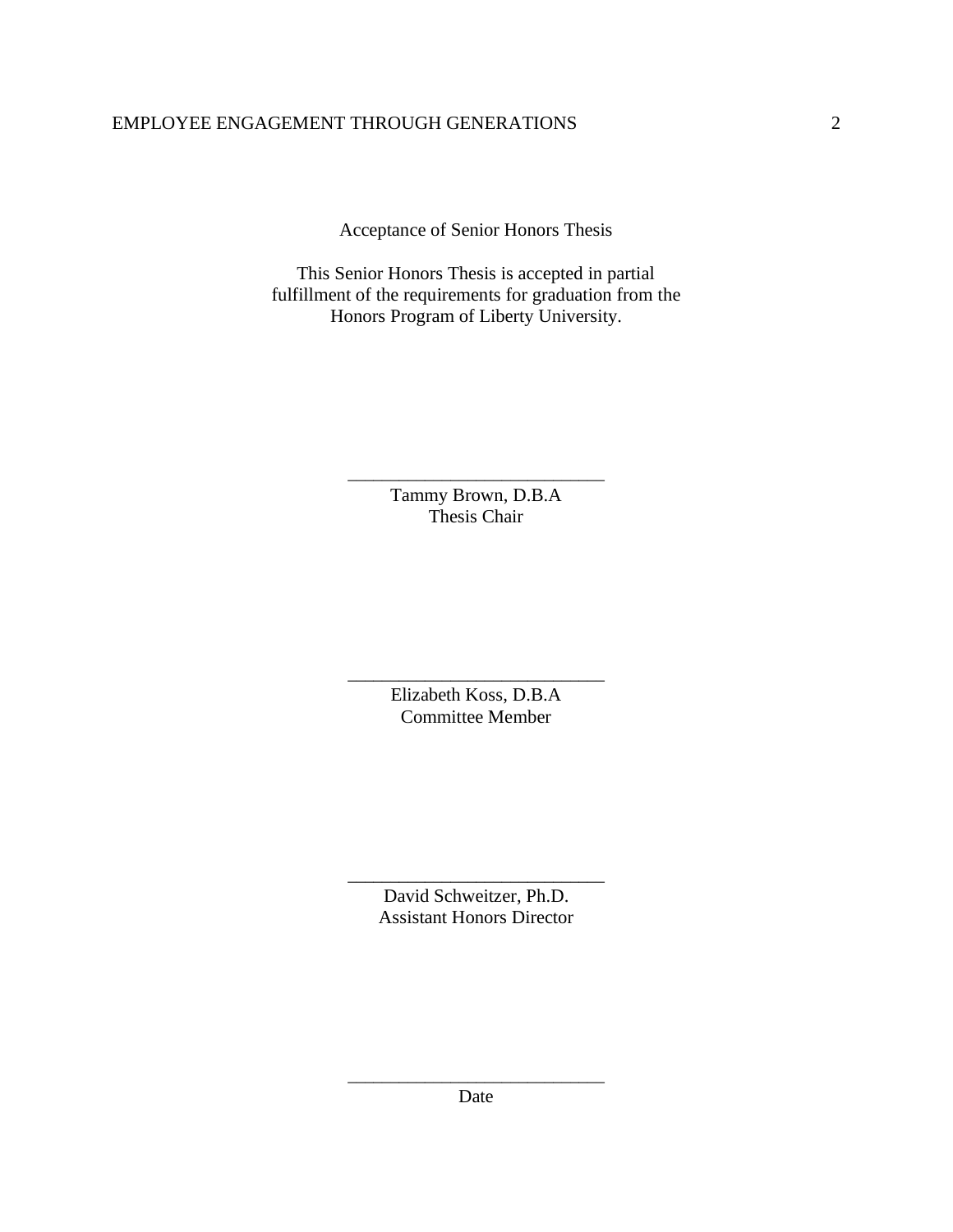#### **Abstract**

Generational differences in the workplace are a perceived challenge that can present hidden opportunities. The workplace currently consists of four generations shaped by the political, social, and economic environments that marked their formative years. These generational differences have resulted in differing workplace values. Employee engagement balances productivity in one's job with enjoyment in one's work, optimizing both employee satisfaction and organizational outcomes. The key to engaging employees lies in the meaning each employee finds in the work environment and job functions. This paper aims to address whether or not engagement is affected by generational differences in the workplace and how an employee can tailor the training practices in order to cater to the needs and preferences of each generation.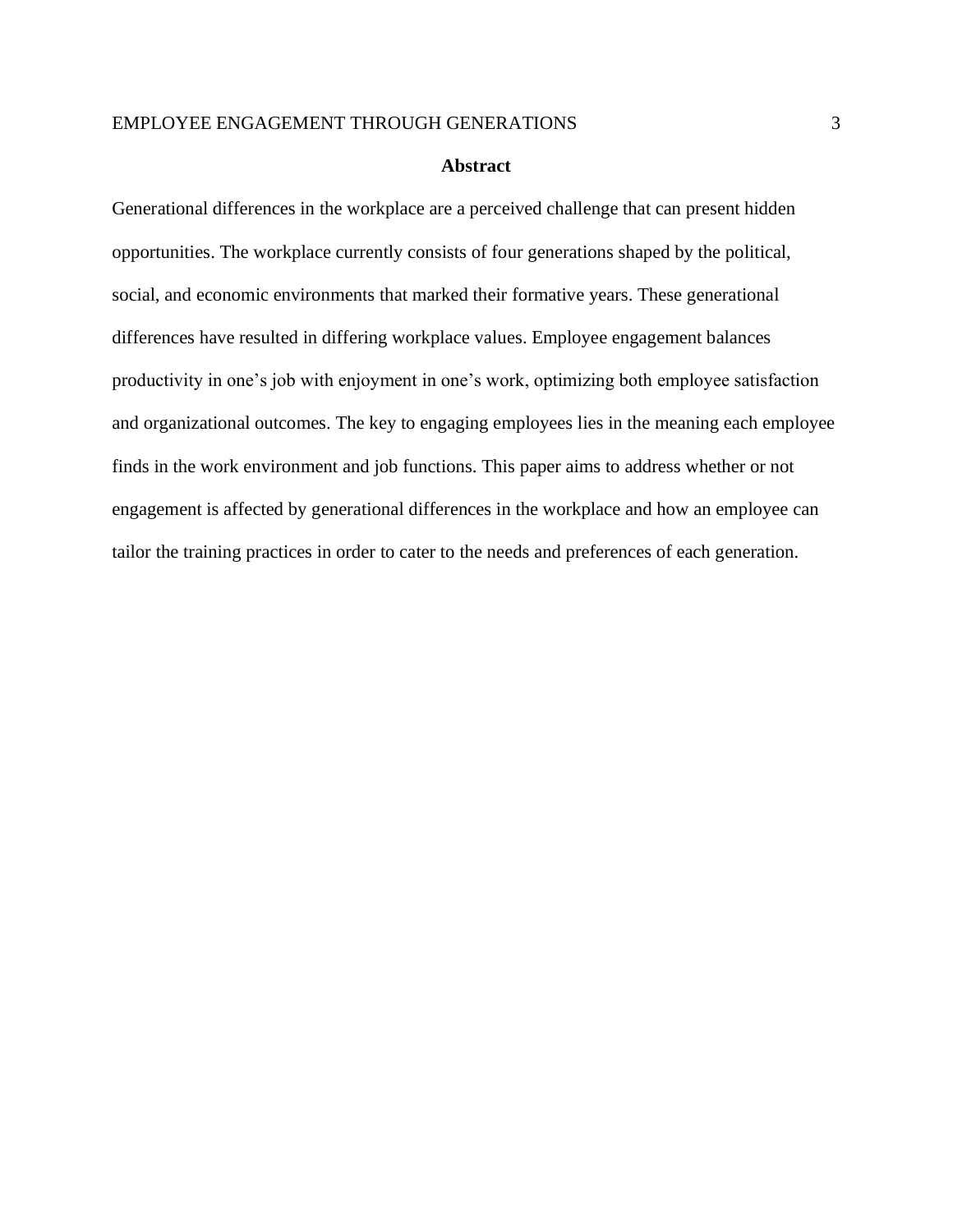# **The Perceived Differences in Employee Engagement Throughout Multiple Generations in the Workplace: An HR Perspective**

## **Introduction**

Generational differences are an inevitable challenge of workplace interactions and management (Al-Asfour & Lettau, 2014). However, if understood from a human resources perspective, generational diversity can be an asset to any organization, as different generational cohorts come with unique strengths and perspectives to bring into the workplace. The question to be addressed is how generational differences in values affect employee engagement. With this understanding, organizations can leverage the differences in background to foster an engaged, multigenerational workforce.

#### **Review of Key Literature**

#### **Generational Differences in Values and Attitudes in the Workplace Environment**

The current workforce consists of four generations including Mature, Baby Boomer, Generation X, and Millennial. However, over time the Mature and Baby Boomer generations will retire, and new generations, such as Generation Z, will begin to enter the workforce. Generational differences in the workforce are constantly changing, and there will be a constant need for organizations to be able to adapt to these changes (Twenge & Campbell, 2008).

Each generation is shaped by the political, economic, and social environment in which they are raised. The distinct experience of one's upbringing during a specific time period is thus a meaningful psychological variable, rather than a mere stereotype (Twenge & Campbell, 2008). This distinct experience creates a difference in values and attitudes, which each individual brings into the workplace. It is important to consider that there are individuals who may not identify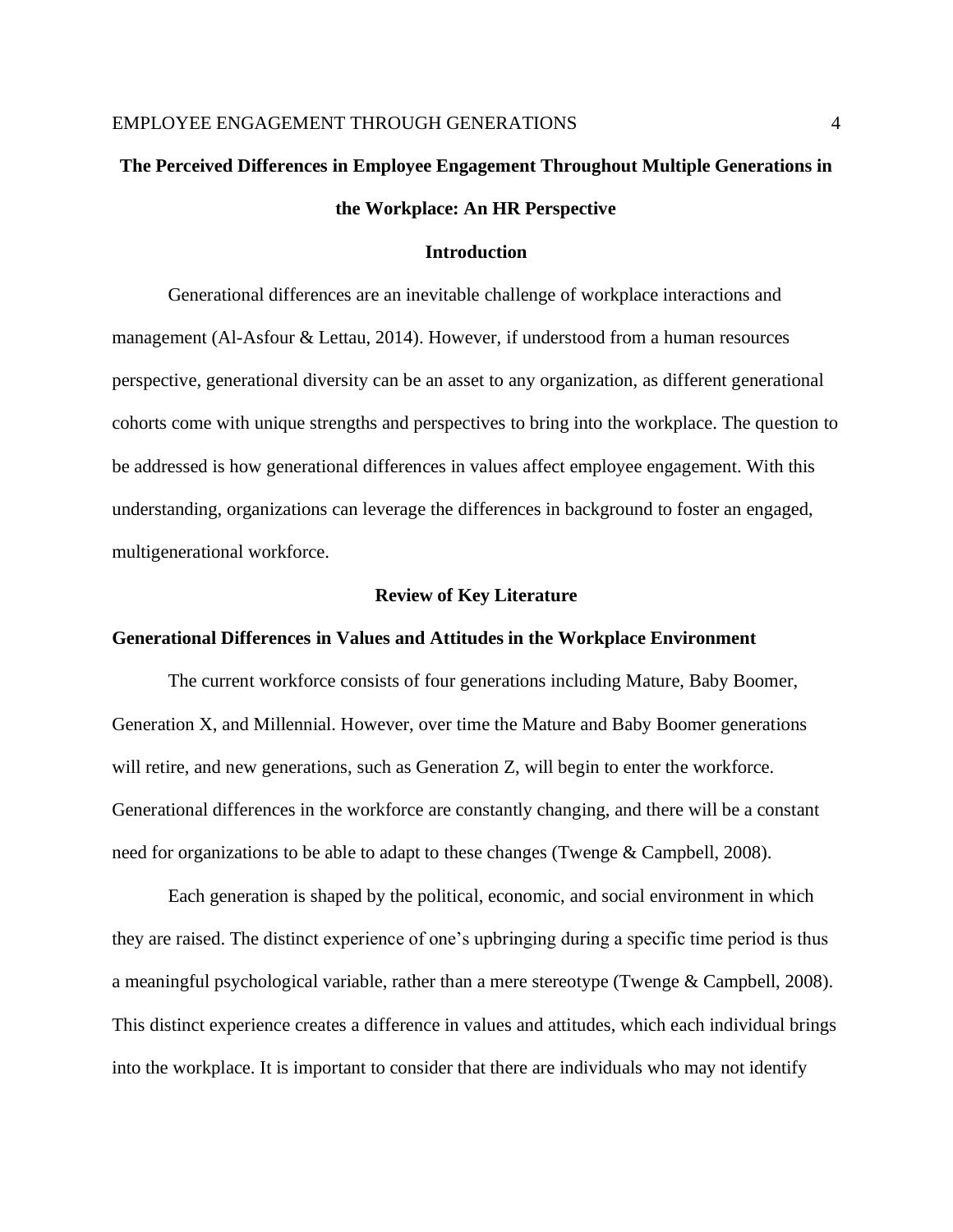with their generation's values and there are also individual experiences that diversify those belonging to the same generation (Urick, 2016).

With generational differences in values comes conflict in the workplace in terms of values and expectations (Lapoint & Liprie-Spence, 2017). A particular scenario where this could be applied is if a member of the Mature generation, who values hard work and respect for authority were to manage a member of Generation X, who desires work-life balance and is more informal with authority (Al-Asfour & Lettau, 2014). There could be conflict that is not related to the work at hand, but rather how each individual views the work. While each generation may have similar values, such as hard work or achievement, each generation differs in the priorities with which they hold their values (Lapoint & Liprie-Spence, 2017). To a Baby Boomer, staying late in the office is a telltale sign of being a hard worker, whereas a technology savvy Millennial may not see value in staying in the office when they accomplish the same tasks from the comfort of their own home. Generational perspectives not only affect the values of individuals, but also how they perceive the actions and values of others and the way they interact with the world and the workplace surrounding them (Smith & Duxbury, 2019).

#### *Mature*

Born from 1922-1943, the Mature Generation (also known as the Veterans or Traditionalists) was shaped by the Great Depression and WWII, leading members of this generation to place value on dedication, hard work, and respect for authority, as many served in the military, labored in an agricultural setting, or worked in industrial fields. This generation has a strong collectivist mindset rooted in their shared experiences and obstacles and laid the foundation for modern labor unions in the United States (Budd, 2020). Many members of this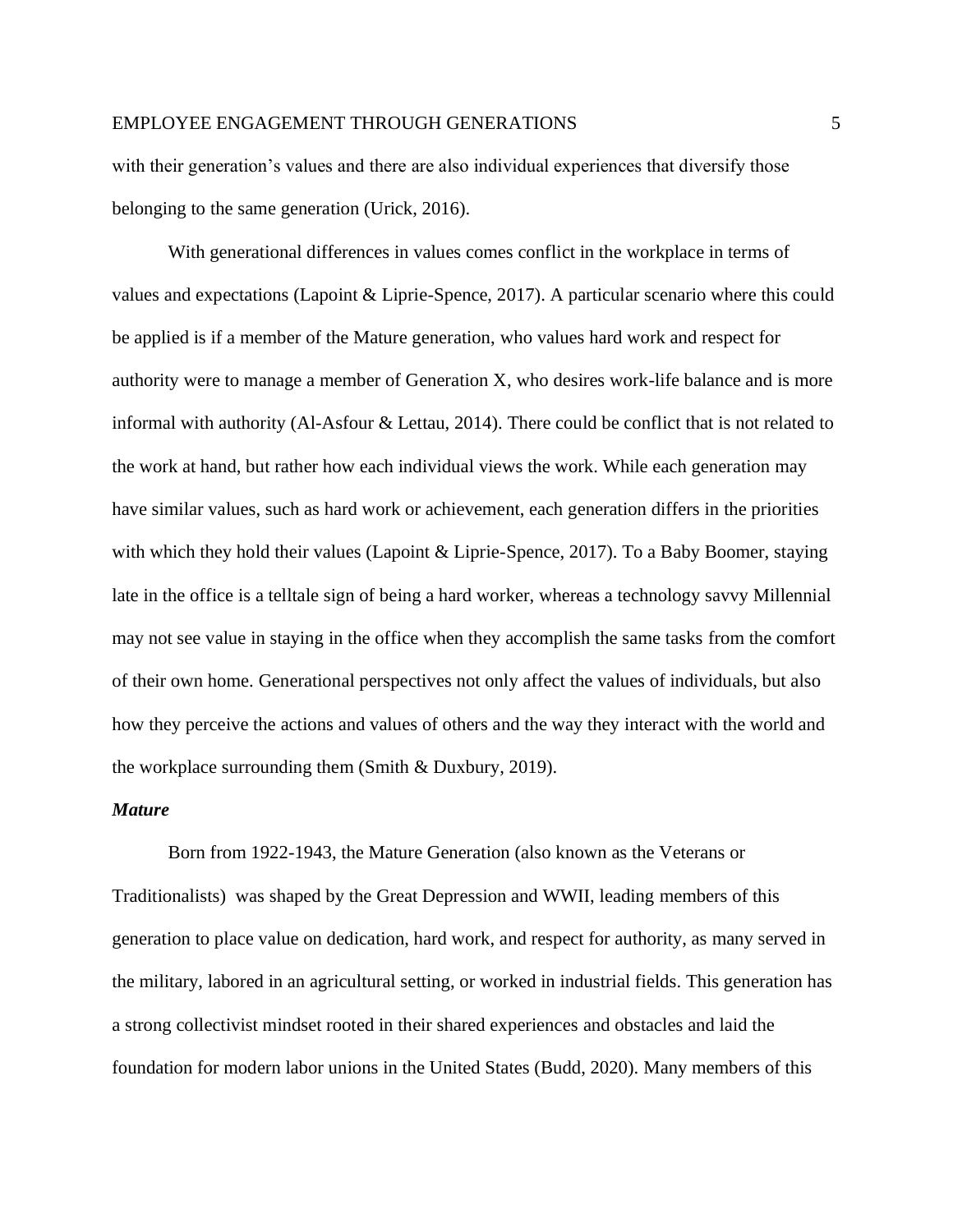generation have retired and exited the workforce, but their legacy remains in how they trained those who proceeded them.

This generation tends to favor a directive style of leadership, drawing from their military background and organizational commitment (Al-Asfour & Lettau, 2014). They have a high respect for authority and are dutiful to their work, often viewing work as an obligation (Hansen & Leuty, 2012).

#### *Baby Boomer*

Baby Boomers succeeded the Mature Generation in the workplace. They were born into the Civil Rights movement. This led members of this generation to place an emphasis on optimism, personal gratification, and growth (Hansen & Leuty, 2012). Baby Boomers are most known for their communication skills as well as their attitude towards work in terms of commitment, stability, and reliability. Due to the value they place on commitment, Baby Boomers are likely to remain at an organization for a long period of time (Hoole & Bonnema, 2015). Members of this generation are also resilient and adaptable in nature. (Helyer  $& Lee$ , 2012).

Many Baby Boomers entered the workforce between 1964 and 1982. Older members of this generation began working towards the end of an economic surge that followed World War II. It was also common during this time to see work stoppages of large numbers of employees, showing the impact of organized unions as well as the momentum that they were gaining (Smith & Duxbury, 2019). The growing popularity of labor unions partnered with the historical context of the Civil Rights Movement fostered a spirit of collectivism among workers of this generation.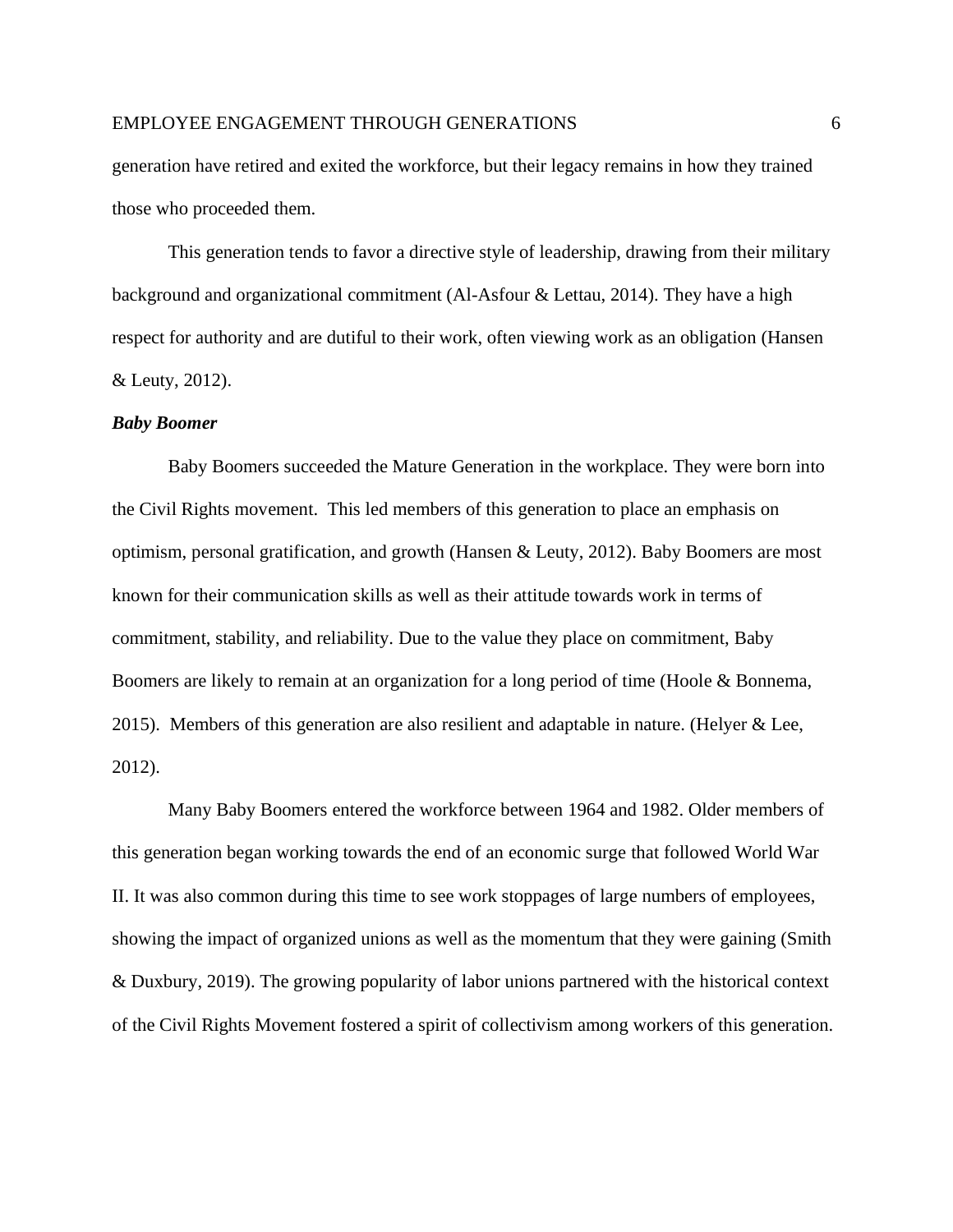The Baby Boomer generation tends to favor a style of leadership that fosters shared responsibility. They are passionate, communicative, and concerned about participation in the workplace. Baby Boomers generally despise the traditional hierarchy of their predecessors, and make an effort to reverse the hierarchy, dispersing authority and demonstrating respect or individual autonomy in the workplace (Al-Asfour & Lettau, 2014).

## *Generation X*

Born from 1961-1980, Generation X faced many new technology developments and defining historical moments such as the AIDS epidemic and the oil embargo. This generation is thought to be diverse, techno-literate, and informal, while also placing a high value on work-life balance (Hoole & Bonnema, 2015). Members of this generation prefer stability in their career but would not wholeheartedly submit their personal preferences and ideologies to the companies they work for (Gallagher & Fiorito, 2005).

Many members of Generation X entered the workforce between 1983 and 1997, when union density was beginning to see a decline and relations between unions and management became more adversarial in nature (Budd, 2020). This generation prefers egalitarian relationships, showing a decrease in respect for authority when compared to previous generations. Known for their brutal honesty, members of Generation X are fair, competent, and straightforward (Al-Asfour & Lettau, 2014).

#### *Millennials*

Shaped by the uproar of terrorism across the globe and tragedies such as the Oklahoma City bombing, 9/11, and Columbine, the Millennial Generation is thought to value civic duty, optimism, and achievement (Al-Asfour & Lettau, 2014). Millennials are said to be technology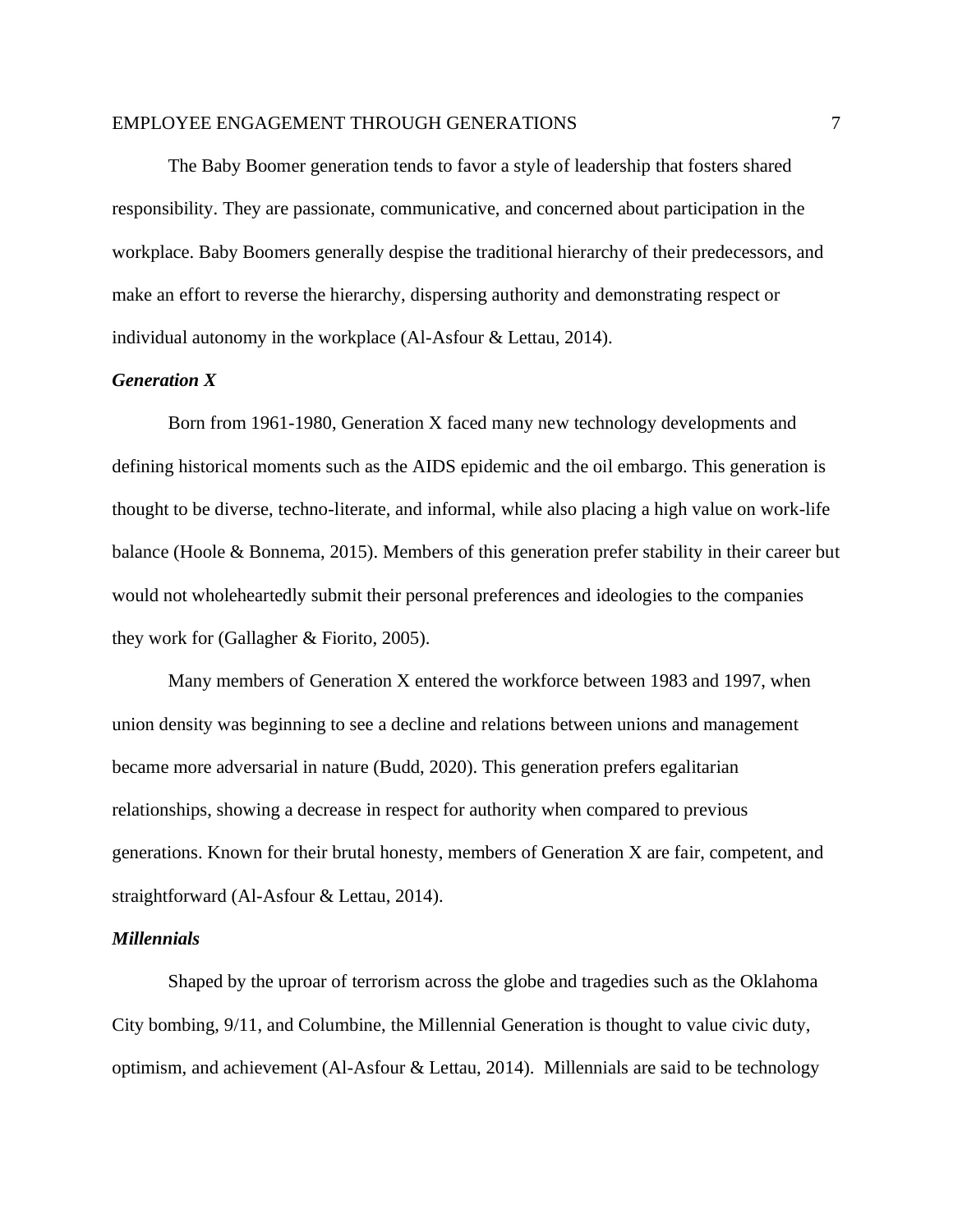savvy, family-oriented, team-focused, and attention craving. They also tend to enter the workforce with high expectations and less respect for organizational hierarchy than the generations preceding them. (Helyer & Lee, 2012).

Millennials entered the workforce at the start of the  $21<sup>st</sup>$  century and faced some of the pressure and hostility toward unions that Generation X experienced, but to a greater extent (Smith & Duxbury, 2019). Despite their lack of union participation, members of this generation indicate belief in the power of collective action and have a will to change the traditions of those who went before them. Echoing this mindset, they tend to have a polite relationship with authority and favor leaders who harmonize and bring people together (Al-Asfour & Lettau, 2014).

#### **Defining Employee Engagement**

Employee engagement is a variable encompassing a holistic view of work, ranging from what is accomplished through one's work as well as how one feels towards their work. Employee engagement is the balance between productivity in one's job and enjoyment in one's work. Lapoint and Liprie-Spence (2017) define engagement as "how employees think and feel about the organization they are working for as well as how proactive they are in achieving the organization's goals." (p. 118). Engagement relates to both accomplishing tasks at hand while also deriving satisfaction from doing the work. Schullery (2013) suggests that the employee's contribution to the company as well as the satisfaction derived from their contribution should be in alignment with one another. Therefore, engagement is both an organizational and personal responsibility.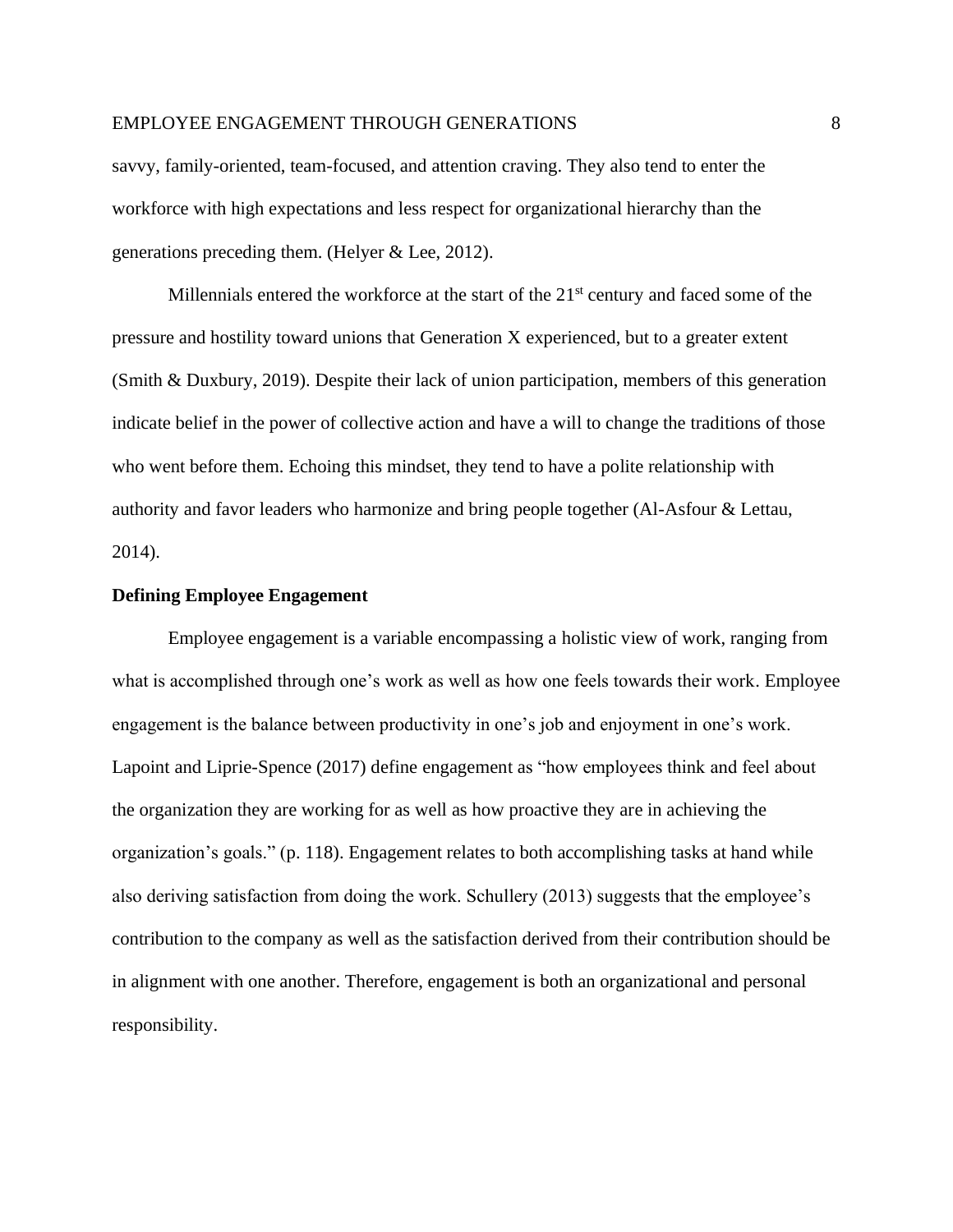According to Xu & Thomas (2011), one way of defining engagement is through a psychological conditions of engagement model, where an employee finds the work meaningful, has the resources to complete the work, and feels psychologically safe in investing themselves in their work. Another way engagement is defined is through a job demands-resources model, in which organizational factors such as job security, supervisor support, and role or task features serve as constructive resources that lead to engagement (Xu & Thomas, 2011).

#### *The Advancement of HR: A Theoretical Perspective*

Fostering employee engagement has not always been a focus of the Human Resources field, though many deem it essential to creating a competitive advantage. In the early  $20<sup>th</sup>$ century, the labor relations movement began with Frederick Taylor and his theory on Scientific Management (Obedgiu, 2017). The strategy of this theory was to find ways to make manufacturing methods more efficient, yielding higher outputs from employees. Soon after, the Hawthorne studies of Elton Mayo revealed how certain non-financial stimuli and working conditions affected employee productivity (Obedgiu, 2017). Early studies in the labor relations or human resources field focused on finding ways to increase production, but often failed to give employees adequate resources, viewing them as cogs in a machine.

However, new advances in technology and the developments of labor unions contributed towards new organizational strategies that focused on employee empowerment. Development in transportation and communications laid the groundwork for an increase in workplace mobility and collaboration among employees (Obedgiu, 2017). New advances in technology also resulted in more competition between organizations to attract and retain high-performing talent. Employees began to be viewed as an asset rather than a factor of production, and thus the field of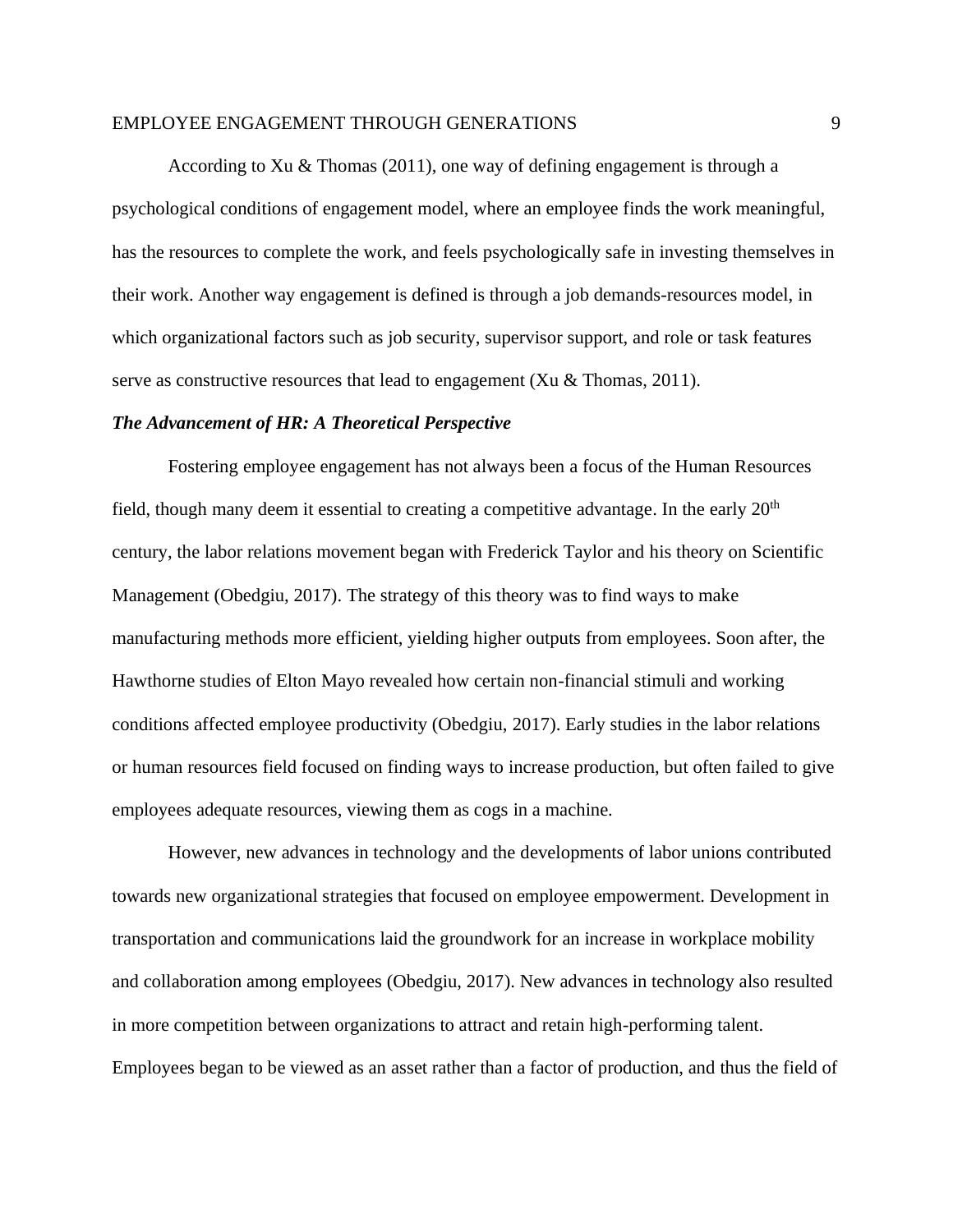human resources evolved into studying topics such as engagement. As a more holistic viewpoint, engagement considers employee attitudes and satisfaction in tandem with organizational objectives, rather than focusing solely on employee output.

## *Drivers of Engagement*

According to Anitha (2014), several factors contributing towards employee engagement include: work environment, leadership, team and co-worker relationships, training and career development, compensation, organizational policies, and workplace well-being. Similarly, Gallup (2017) outlines 12 elements of engagement divided into individual needs, teamwork needs, and growth needs. These elements should correspond with the organization's strategy and expectations of leaders, be clearly communicated throughout the organization, and serve as the foundation for learning and development opportunities throughout the organization (Gallup, 2017).

**Work environment.** Work environment refers to the workplace in which an employee performs their assigned job functions as well as the culture of the organization they work in. A meaningful workplace environment that fosters focused productivity as well as interpersonal harmony is considered to be a key determinate of employee engagement (Anitha, 2014). In this type of environment, management supports employees, displays empathy and compassion, encourages and provides multi-dimensional feedback, and develops employees' skills and ability to problem-solve (Anitha, 2014). Research suggests that a positive workplace climate enhances engagement, emphasizing the importance of workplace culture (Wollard & Shuck, 2011).

Leadership. One of the most crucial drivers of engagement is the immediate manager's supervising performance (Schullery, 2013; Wallace & Trinka, 2009). Conversely, workers who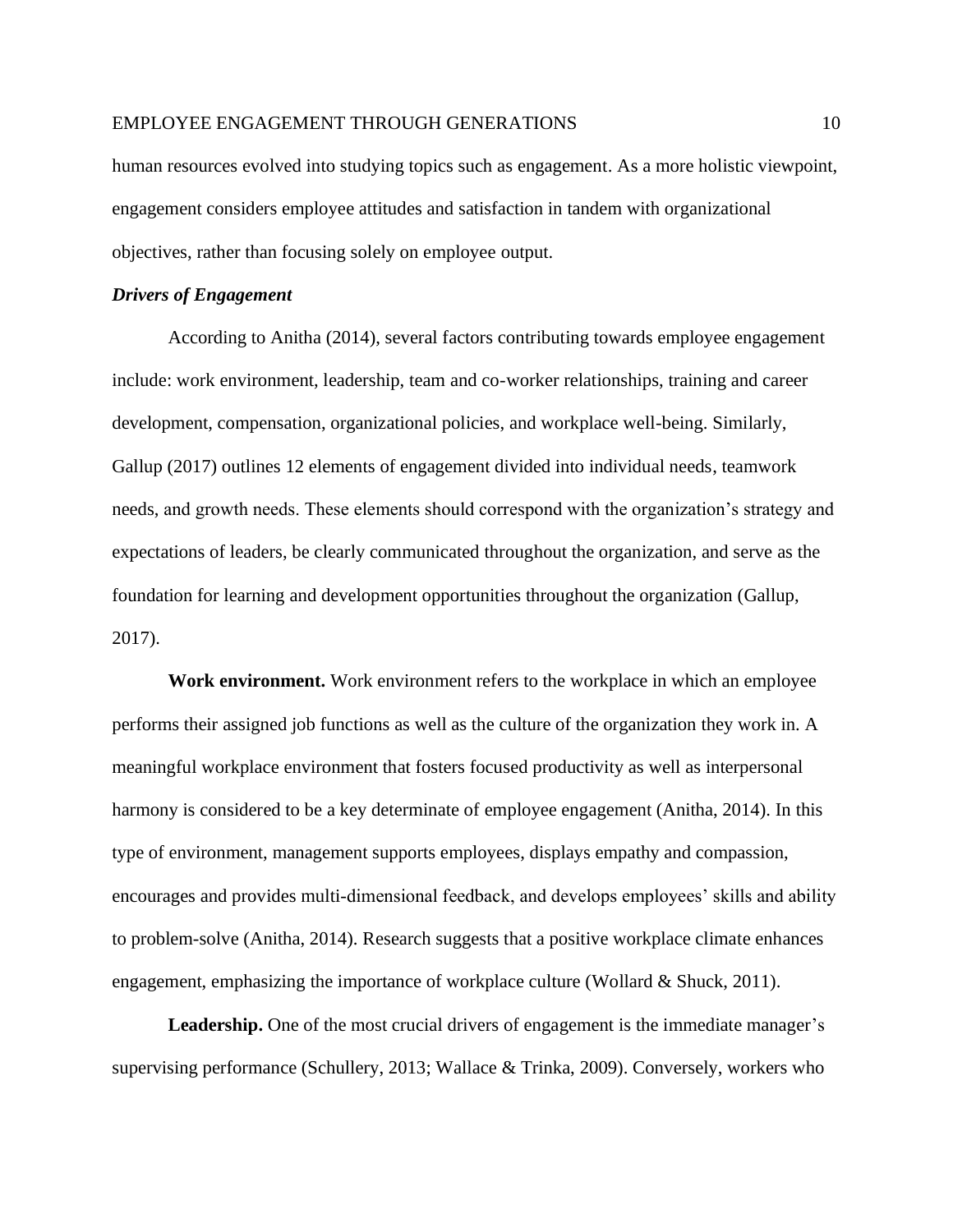are unsatisfied by the leadership of their immediate supervisor may be inclined to leave the organization. Effective leaders cast a vision and help their subordinates see how their role is working towards that vision. Additionally, leaders who are engaged set an example for their followers. Management should not only be able to understand how to engage those they are supervising but should also act as a role model, linking leadership behaviors to follower engagement (Westerman & Yamamura, 2007). Because leadership is integral to engagement, developing coaching skills amongst managers is a great starting point for facilitating engagement throughout the organization (Gallup, 2017).

**Team and co-worker relationships.** Supportive and trusting co-worker relationships and a supportive team, are focuses of the internal harmony aspect of engagement. Employees are better able to fully contribute to organizational goals when they are working in an open and supportive environment. If an employee has positive relationships with co-workers, they are predicted to find their work more meaningful and display higher levels of engagement (Anitha, 2014). According to Rath and Harter (2010), employees who have a best friend at work are seven times more likely than their peers to be engaged at work. A 2017 Gallup survey found that employees with the highest levels of engagement were more likely than their peers to report that their workplace relationship and development needs were being met. The group with the highest engagement was also most likely to strongly agree that someone in their organization cares about them as a person, and that someone has encouraged their development and talked with them about their progress (Gallup, 2017). Though informal networks of employee relationships are often unapparent to senior leaders, they largely impact employee experiences of their work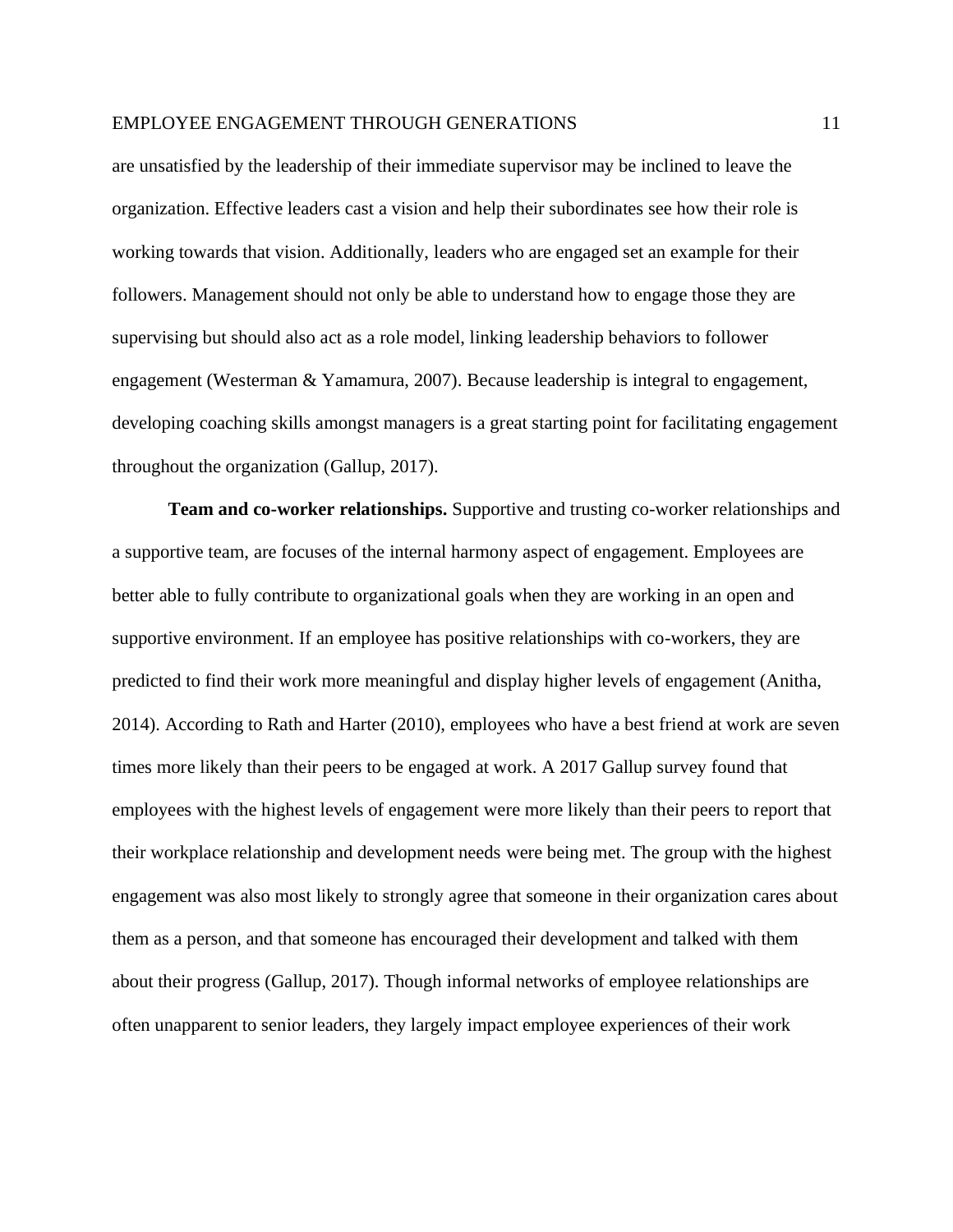environments and their engagement levels. Research reports that they are also woven into employee satisfaction, well-being, and retention (Cross et al., 2012).

**Training and development.** Opportunities for growth and development are perceived as a non-monetary incentive to boost employee motivation and engagement. Training and development not only improve engagement, but also affect accuracy and performance, contributing to organizational objectives. Additionally, opportunities for training and development build employee confidence and provide employees with a clear achievement path (Anitha, 2014).

**Compensation.** Compensation, including financial and non-financial rewards, are incentives that can help motivate and engage employees. Compensation extends beyond salary to include bonuses, holidays, recognition, and vouchers. From an employee's perspective, pay satisfaction has a direct link to perceived organizational fairness (Jung & Yoon, 2015). Compensation not only affects engagement, but also has a significant positive impact on job satisfaction and intention to stay within the organization (Sudiro et al., 2021).

**Organizational policies.** Examples of organizational policies that reflect employee engagement include recruitment and selection policies, flexible work arrangements, and fair promotional policies (Anitha, 2014). Employees with a flexible work environment, for example, are seen to have higher levels of engagement than their peers who spend 100% of their time in the office (Gallup, 2017). Equity in these policies affects future employee engagement as well as current employee perceptions. Organizational policies including internal controls that enforce compliance with legal regulation, reliability of reporting, and information security are found to have a significant positive correlation with employee engagement (Mutnuru, 2016). Another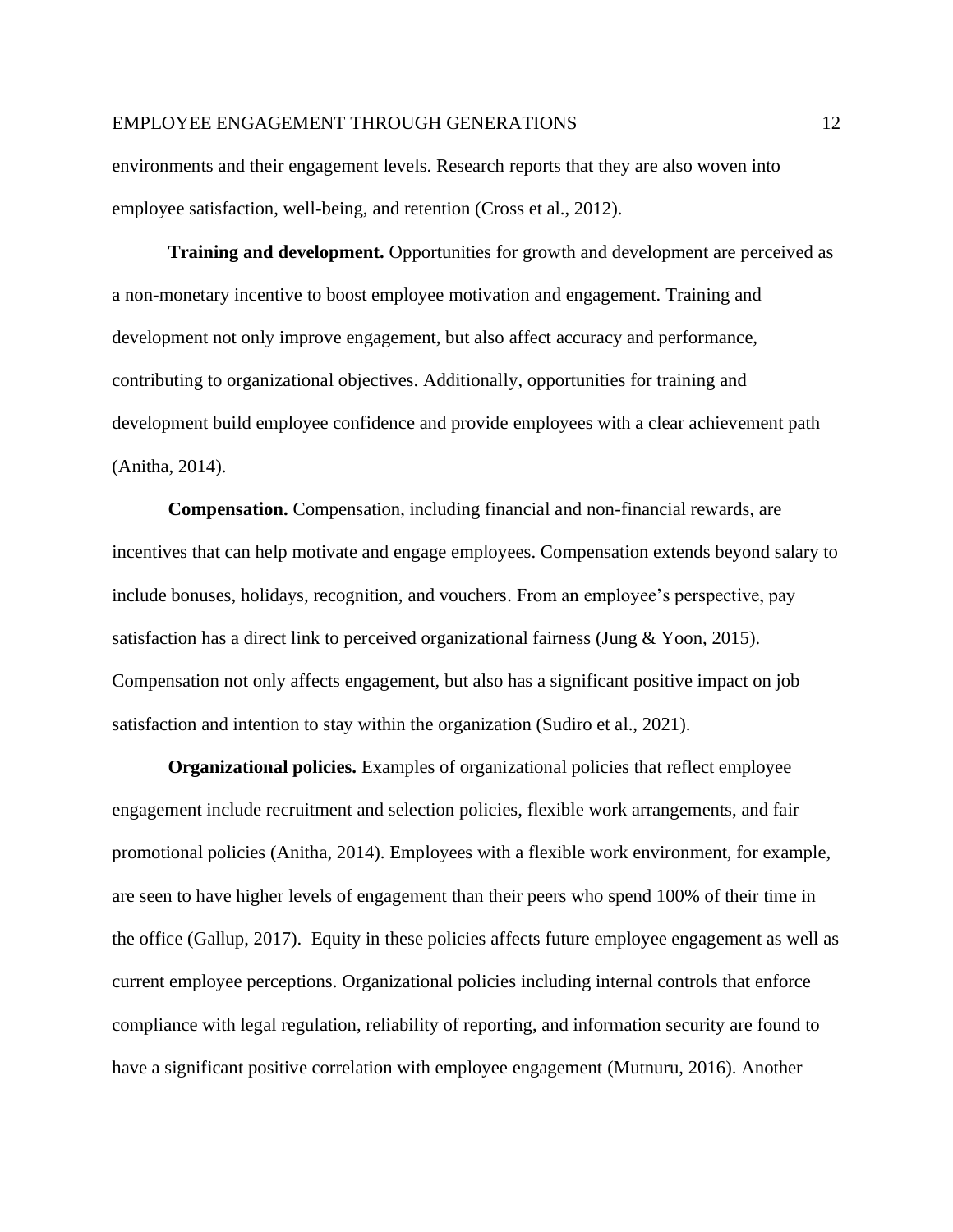form of organizational policy that has been reported to positively affect engagement is corporate social responsibility (CSR) programs that encourage employees to volunteer their time in service to the community in which they work (Wollard & Shuck, 2011).

**Workplace well-being.** Well-being is a holistic measure that captures a large variance in human behavior. Well-being encompasses physical, mental, social, and emotional heath. When workplaces encourage employee well-being, employees feel as though they are supported by their organization. This attribute of engagement is seen in employee wellness incentives and health benefits. Social time and friendships in the workplace also play a key role in fostering employee well-being and engagement (Rath and Harter, 2010).

#### **Employee Engagement and Meaningful Work**

Employee engagement focuses on the holistic state of an employee when they are working rather than merely tracking their output. The underlying idea is that employees will be more productive when they are working in a positive state. Effectively engaging employees is not synonymous with promoting a form a workaholism that leads employees to burn-out (Hoole & Bonnema, 2015). Rather, engagement leads individuals to feel fulfillment in the work that they do, boosting motivation and productivity. Individuals are more likely to find fulfillment in the work they do when they find their work to be meaningful. Leaders play a key role in articulating the meaningfulness of employee contributions to the organization (Anitha, 2014).

## *Link Between Meaningful Work and Engagement*

The more engaged employees are in their work, the more likely they are to find meaning in it. In the same way, the more meaning employees find in their work, the more likely they are to be engaged in it (Hoole & Bonnema, 2015). Anitha (2014), states, "When an employee's work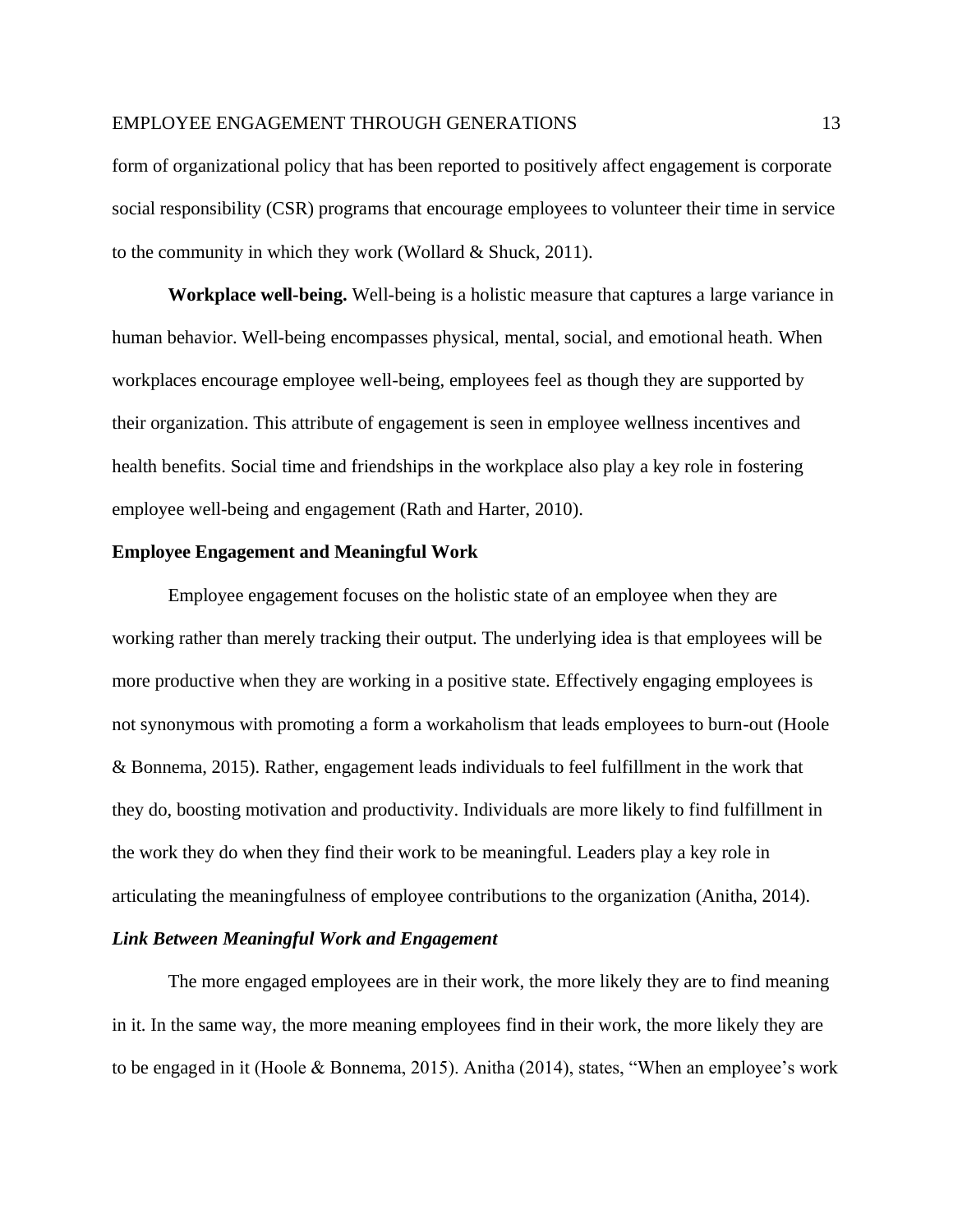is considered important and meaningful, it leads obviously to their interest and engagement." (p. 311). There is a clear connection between meaningful work and employee engagement. The meaning one finds in their work functions similarly to a non-monetary incentive, motivating employees to come to work due to an internal drive rather than external incentive.

#### *Generational Cohorts and Workplace Values*

Values are defined as "indicators of an individual's decisions and actions" (Twenge et al., 2010, p. 1121). These values shape how an employee perceives their work environment, directly influencing attitudes and behaviors as well as work environment preferences (Twenge et al., 2010). Generational differences in values, however, result in employees finding differing aspects of their work to be meaningful. Therefore, there is no one-size-fits-all approach for organizations to create opportunities for employees to find meaningfulness in the work that they accomplish. Twenge et al. (2010), found that Generation X and Millennials place a higher value on leisure time than Baby Boomers. Historically, the United States has seen an increase in working hours, which could explain why leisure time is seen as more valuable by younger generations (Twenge et al., 2010). Translating this to the discussion of workplace engagement, younger generations may be more engaged in a work environment that allows flexibility due to the desire for worklife balance. Workers may feel that work is more meaningful when they are given the autonomy to choose the location of their workplace (Gallup, 2017).

#### *Meaningfulness as a Workplace Value*

While intrinsic values are found to be rated most important among Millennials, Twenge et al. (2010) found that the importance of intrinsic values declined slightly over the generations, suggesting that younger generations may not be looking for meaning at work as previously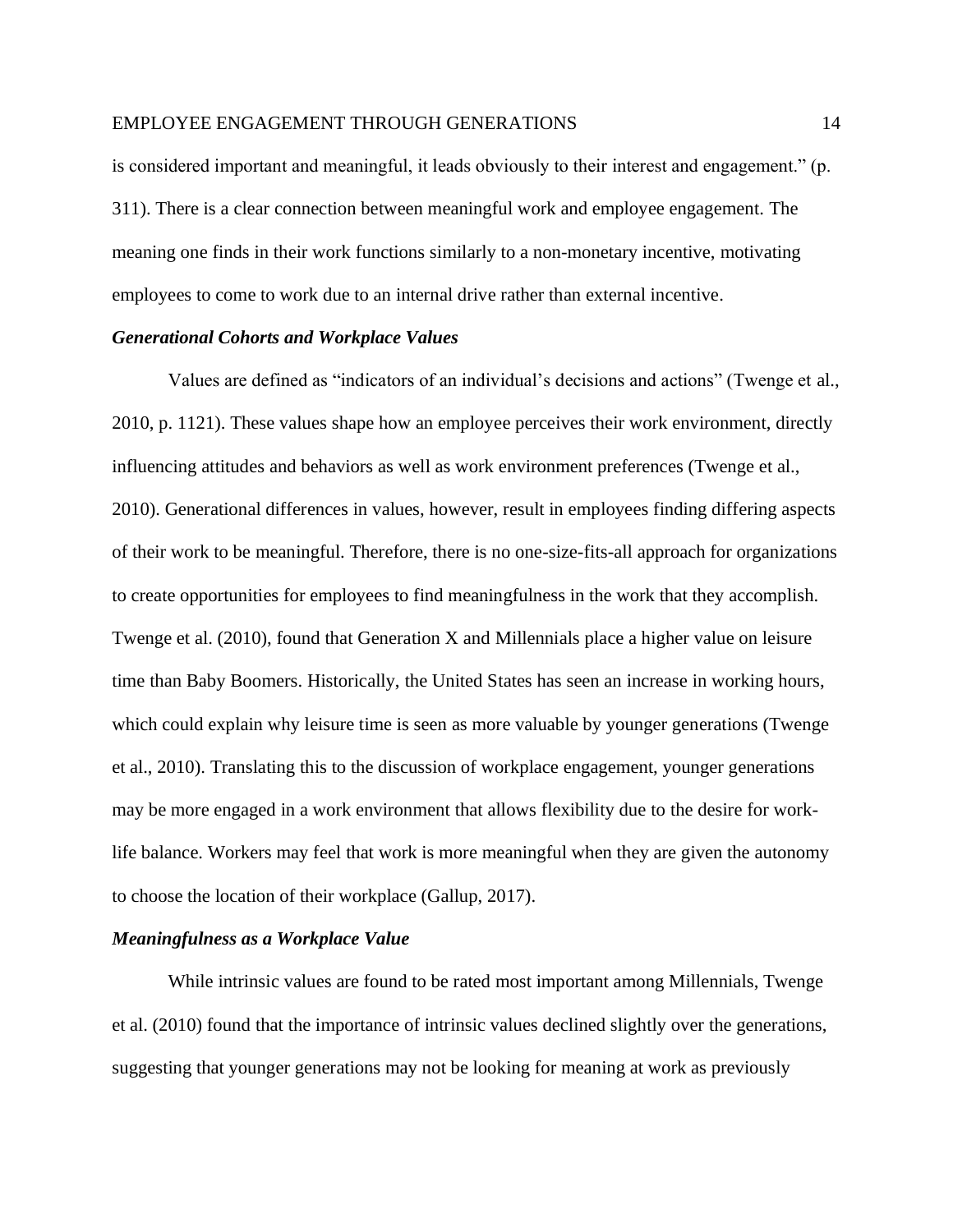considered. According to Hoole and Bonnema (2015), Millennials tend to question the meaning of their work more than their more experienced counterparts. Schullery (2013) found that Millennials reported the lowest levels of intrinsic, altruistic, and social values in the workplace, though they are commonly thought to be the most collaborative generation. Though there is not a detailed framework to describe the specifics regarding the formation of generational differences in values, some attribute this difference to the "work-life value" orientation that Millennials have adopted as a result of seeing their parents face layoffs or downsizings after many dedicated years of service to their organizations. (Lyons & Kuron, 2014).

#### **The Importance of Employee Engagement**

Gallup (2017) identifies that the purpose of employee engagement stretches beyond happy and productive workers. Engaged employees contribute towards improving business outcomes, boosting economic performance of both an organization as well as a nation (Gallup, 2017). In addition, not only does employee engagement help to boost positive economic outcomes, but it also avoids some of the negative outcomes that are characteristic of disengaged employees. By investing in engagement strategies , employers are able to mitigate risk as well as leverage opportunities.

#### *Effects of Engagement on Employees*

Engaged workers are more likely to feel a strong attachment and alignment to their organization's mission and purpose (Gallup, 2017). On the converse, employees who believe they are a poor fit for their job or organization are unlikely to agree that they have opportunities to exercise their strengths in the workplace. Additionally, employees who feel detached from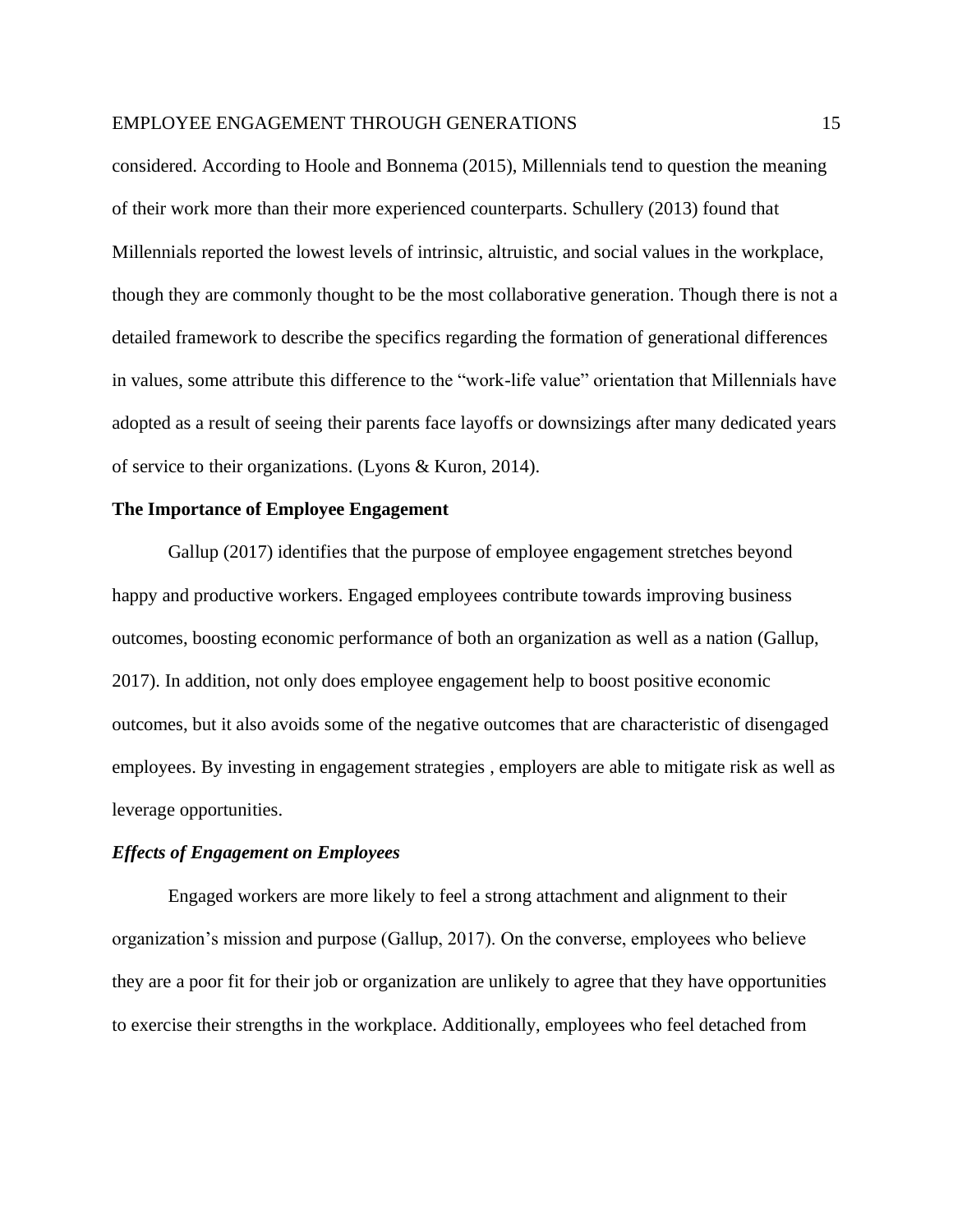their company culture are unlikely to agree that the purpose of their company makes them feel that the work that they do is significant or meaningful (Gallup, 2017).

When employees are engaged in their work, they are reported to have a, "positive, fulfilling, work-related state of mind that is characterized by vigor, dedication, and absorption" (Schullery, 2013, p. 255). This means that employees have high levels of energy and persistence when facing difficulties in the work environment. They also have a strong involvement in their organization and a sense of significance and enthusiasm regarding their organization's mission and the work they contribute towards that mission. Additionally, engaged employees are "happily engrossed" (Schullery, 2013, p. 256) in the work that they do. However, as noted by Hoole & Bonnema (2015), the hard work that engaged employees contribute towards their organization is not a result of workaholism or pressure from management but is due to high internal drive. Though engaged employees work harder than their nonengaged peers, they are less likely to experience the burn-out that is commonly associated with hard work (Hoole & Bonnema, 2015).

#### *Link Between Generational Cohorts and Employee Engagement*

While some believe that employers should design their strategies for engagement to accommodate generational needs and contributions of generational cohorts, others are not convinced that the differences are significant enough to necessitate accommodation. Researchers are not in agreement on whether or not there is a significant difference in work values and experiences of meaningful work between each generation (Hoole & Bonnema, 2015). Additionally, work experience and life stage has an impact on the values, attitudes, and contributions of each generation in the workplace. Lapoint and Liprie-Spence (2017) stated that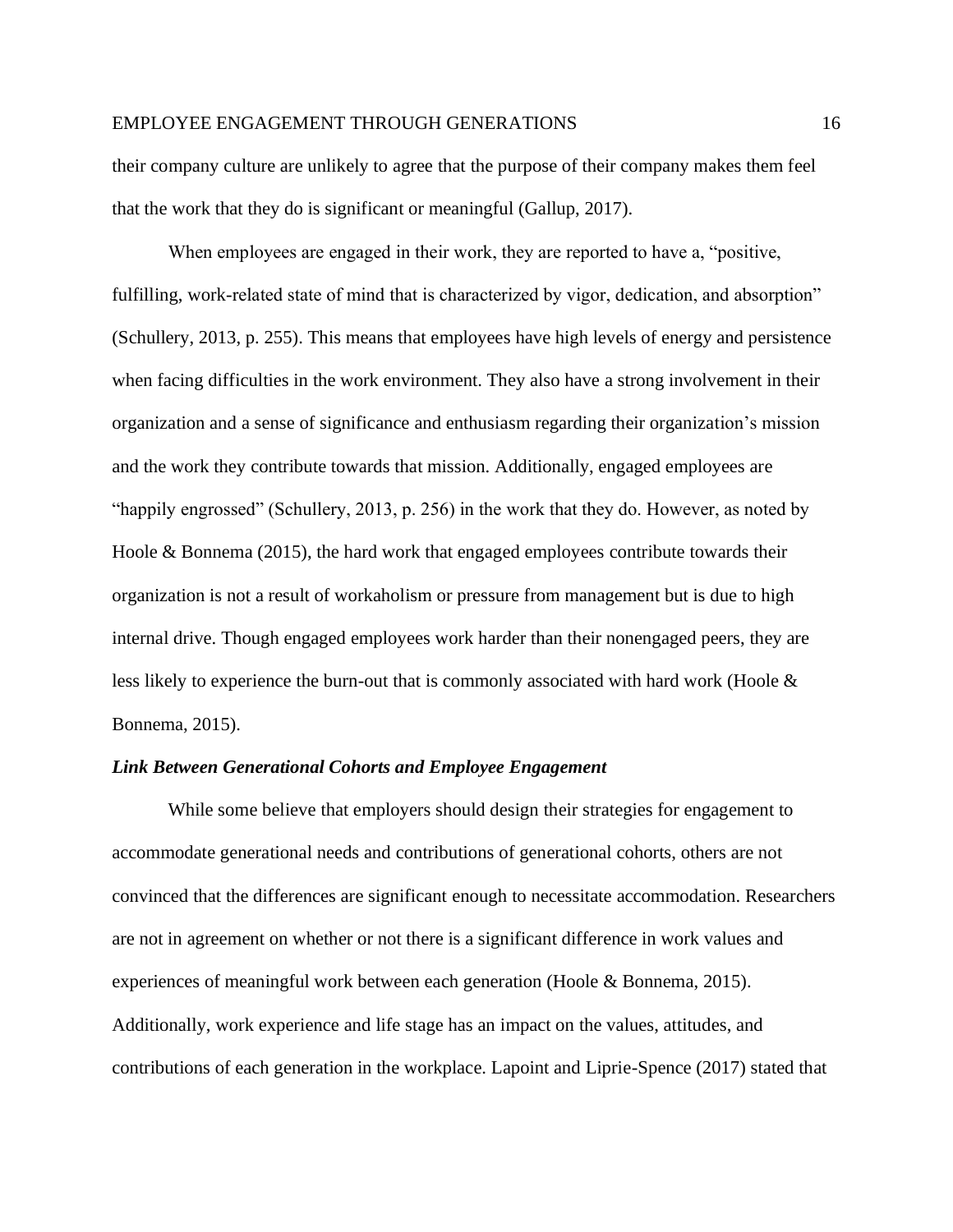many Baby Boomers surveyed were in positions of leadership within an organization, which could influence their responses to the engagement survey they participated in. Conversely, Millennials or Generation Z survey participants may still be in entry-level roles with little workplace experience to inform their survey responses.

Engagement levels tend to vary generationally across multinational studies (Hoole  $\&$ Bonnema, 2015). In regions including Asia Pacific, Europe, Latin America, and North America, Baby Boomers tend to be the most engaged of the generations studied. Schullery (2013), found that in North America, Baby Boomers were the most engaged, followed by Generation X and Millennials, with the Mature generation being the least engaged. This conflicts with some South African studies, which report Millennials as being the most engaged generation. Australian studies, on the other hand, reported that Baby Boomers and Millennials are the most engaged generations. In this case, culture and region also play a key role in engagement based upon values, beyond generational differences (Hoole & Bonnema, 2015).

## *Impact of Engagement in Both Small and Large Organizations*

*Large Organizations.* In large organizations, employee engagement is key to attracting high-performing talent. Organizations such as Ben & Jerry's, Google, and Facebook set out to engage employees first and foremost through their organizational mission (Phelps, 2019). Ben & Jerry's Ice Cream was one of the first organizations to develop a socially and environmentally conscious business plan and make employees and customers aware of it. Tech giant, Google, is focused on hiring talent that believes in the social mission and is willing to work beyond just the paycheck. Facebook started as a nonprofit organization striving to make the world more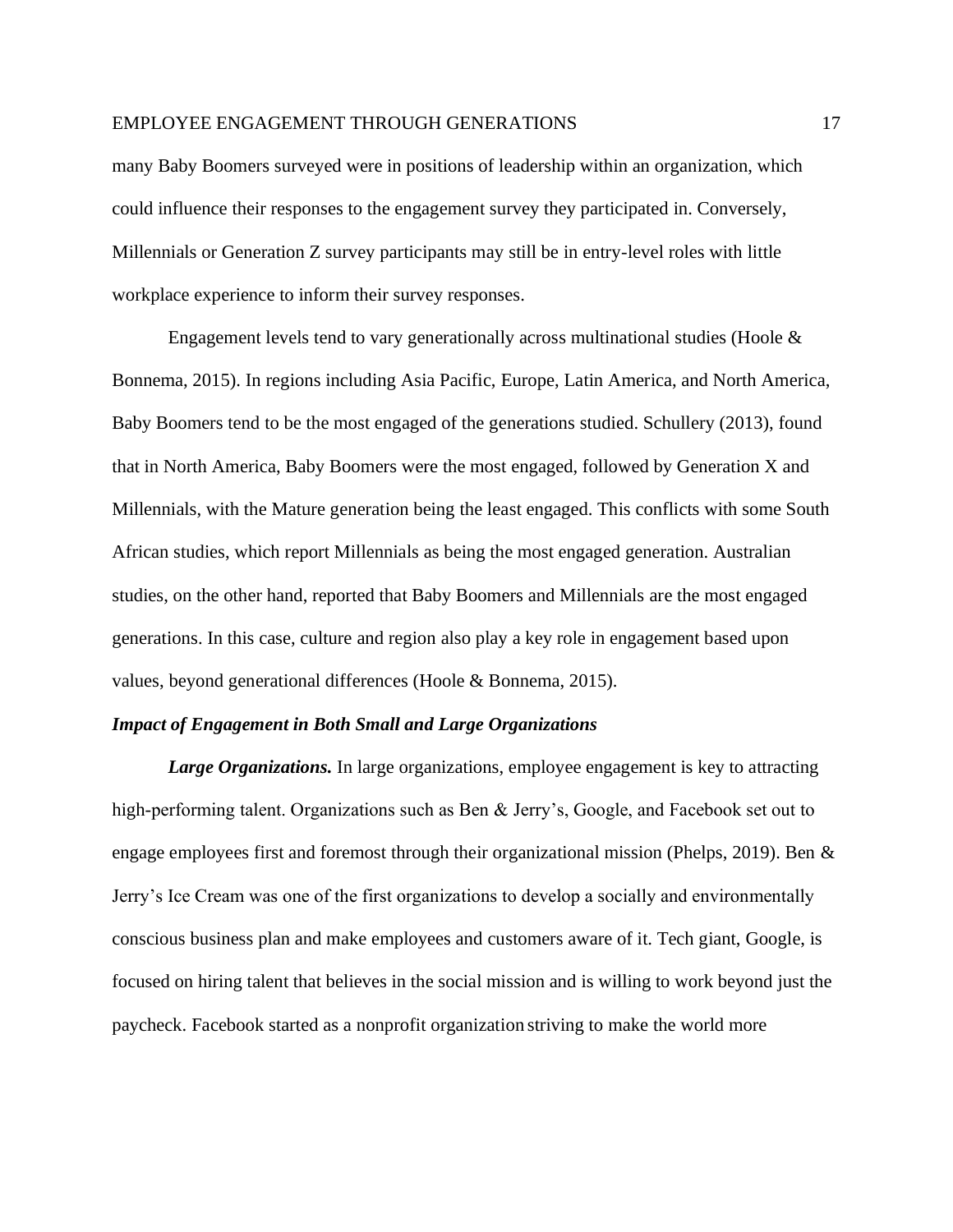connected, attracting a foundation of talent that supported that mission prior to the success that followed.

*Small Organizations.* While large organizations may have a panoply of resources to effectively implement employee engagement strategies, there are many ways to elicit engagement that do not require extensive budgets. Investing in current employees in order to build leaders from within is important to developing an employee's organizational commitment and connecting the work they accomplish to the greater mission of the organization (Kurter, 2019). Training employees for their current position while also developing opportunities for career development and growth in the future can help with employee engagement. This creates a pipeline for developing internal employees for future leadership roles.

Investing in employee health and nutrition through measures as simple as food in the breakroom or group exercise programs and challenges can show employees that their health and well-being are valued by the organization. By showing employees that they are cared for, employers are able to create an environment that fosters engagement. Healthy snacks can also help to improve productivity. According to Kurter (2019), unhealthy eating habits can create a 66% loss in productivity in the workplace. Investing in employee health through small changes like this is a way of combatting productivity loss and creating a healthy working environment.

Furthermore, open communication with two-way feedback through surveys or informal discussions is another way that small organizations can engage employees. This helps to develop employee trust. A job satisfaction and engagement survey conducted by the Society of Human Resources Management in 2015 found that 64% of respondents rated trust between senior leaders and employees as important. While trust is very important between an employee and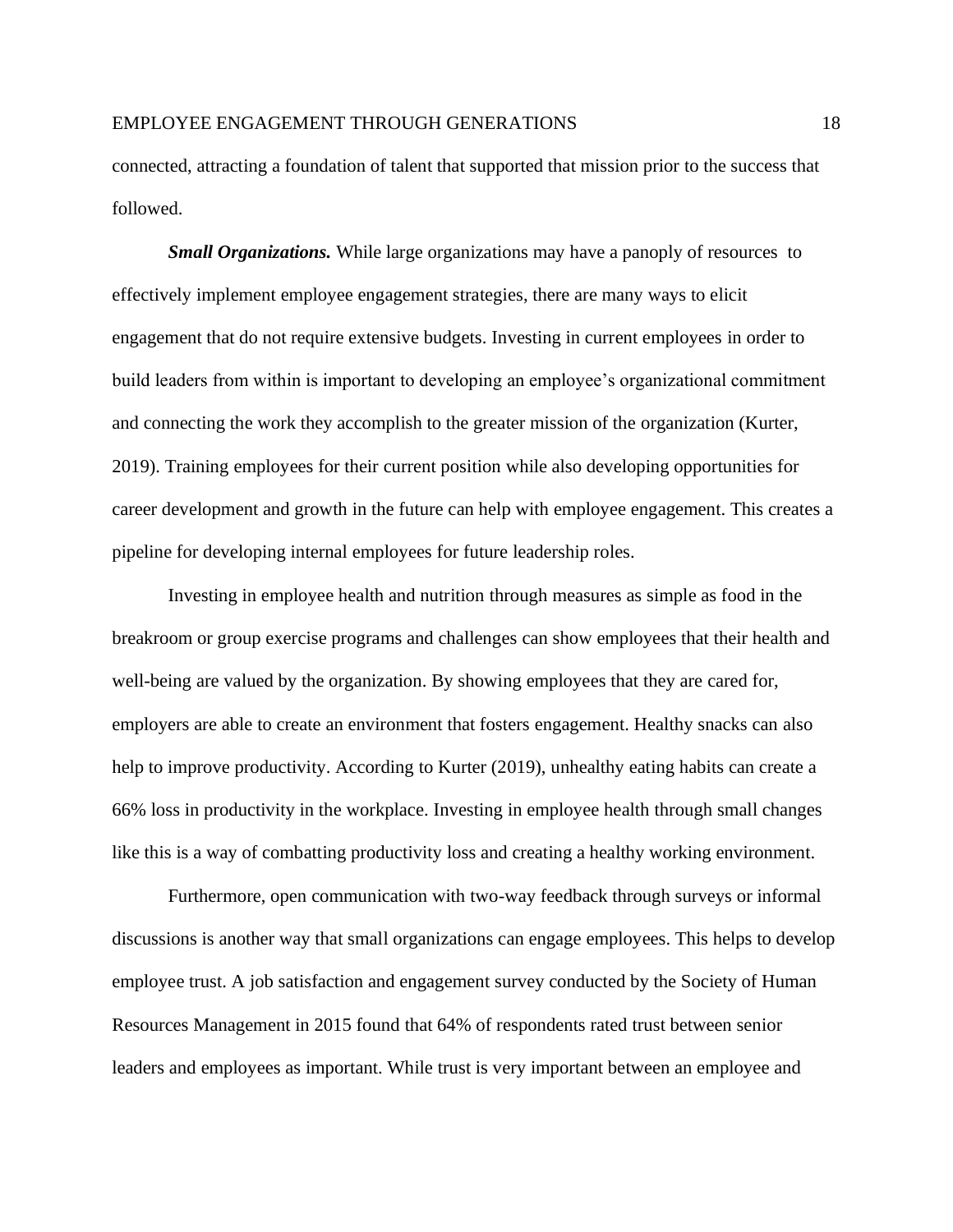senior leaders, feedback should be characteristic of all levels of leadership within an organization (Kurter, 2019).

Lastly, appreciation and recognition of positive employee contributions helps employers to foster engagement without requiring financial expenditures. Simple efforts such as a town hall meeting between leaders and employee groups allows for team progress to be recognized and gives employees the opportunity to voice their feedback. This helps to boost morale throughout the organization while also improving individual employee satisfaction (Kurter, 2019).

#### **The Organizational Effects of Employee Engagement**

Employee engagement benefits both the employee and the organization as the engaged individuals are more likely to enjoy their work and are more likely to be productive in what they do. Engagement is also associated with factors such as performance, sales, absenteeism, and turnover. Higher levels of engagement lead to better performance, sales growth, reduced absenteeism, and lower turnover (Xu & Thomas, 2011). Employee engagement not only saves the company money in reducing the cost of turnover, but it also increases revenue when it comes to performance and sales growth. Additionally, engaged employees are more likely to show positive involvement in their organization and boost the engagement of their peers.

#### *Reduced Absenteeism*

Creating an environment where employees want to come to work results in reducing absenteeism. Employees who are engaged in their work are more satisfied and more likely to show up to work and contribute quality work to their organization (Kumar & Pansari, 2015). In the same way, low engagement is often correlated with lower satisfaction and higher rates of absenteeism, which can cost the company in lost revenue. When employees do not come to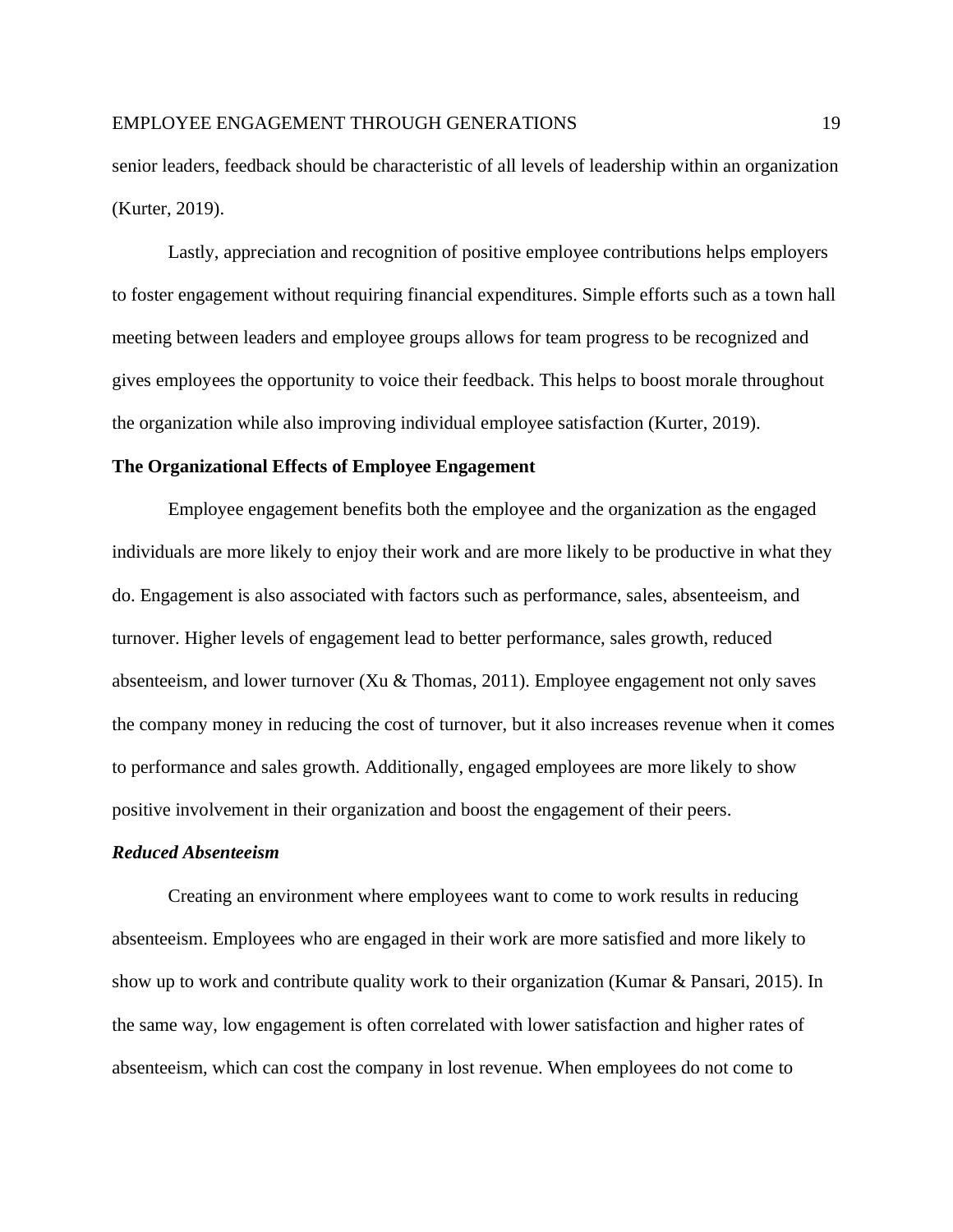work, it puts added stress on the employees who did show up and decreases the productivity of the team and organization.

## *Employee Retention*

Not only are engaged employees more likely to show up for work, but they are also more likely to stay with the organization that they work with, reducing turnover and the costs associated with it (Anitha, 2014; Wollard & Shuck, 2011). Engaged employees elicit higher levels of job satisfaction and are aligned with organizational goals. Engaged employees are loyal to their organization and more likely to advocate on behalf of the organization that they represent (Schullery, 2013). From a proactive standpoint, many leading organizations are using engagement as a way of attracting top-performing talent (Phelps, 2019). From a multigenerational perspective, this is critical for creating an environment where younger generations are engaged so that they remain with the organization for a longer period of time. However, engaged employees of the older generations make great mentors and leaders that can help to attract and retain talent.

## *Employee Productivity*

Employee engagement helps to boost employee productivity in the sense that employees can accomplish more in their day, and there is an increase in the quality of the work that is accomplished. Employees who are engaged have a "energetic, enjoyable, and effective connection with their work" (Xu & Thomas, 2011, p.399). Employees who are engaged also experience less burnout, despite their higher levels of productivity (Hoole & Bonnema, 2015).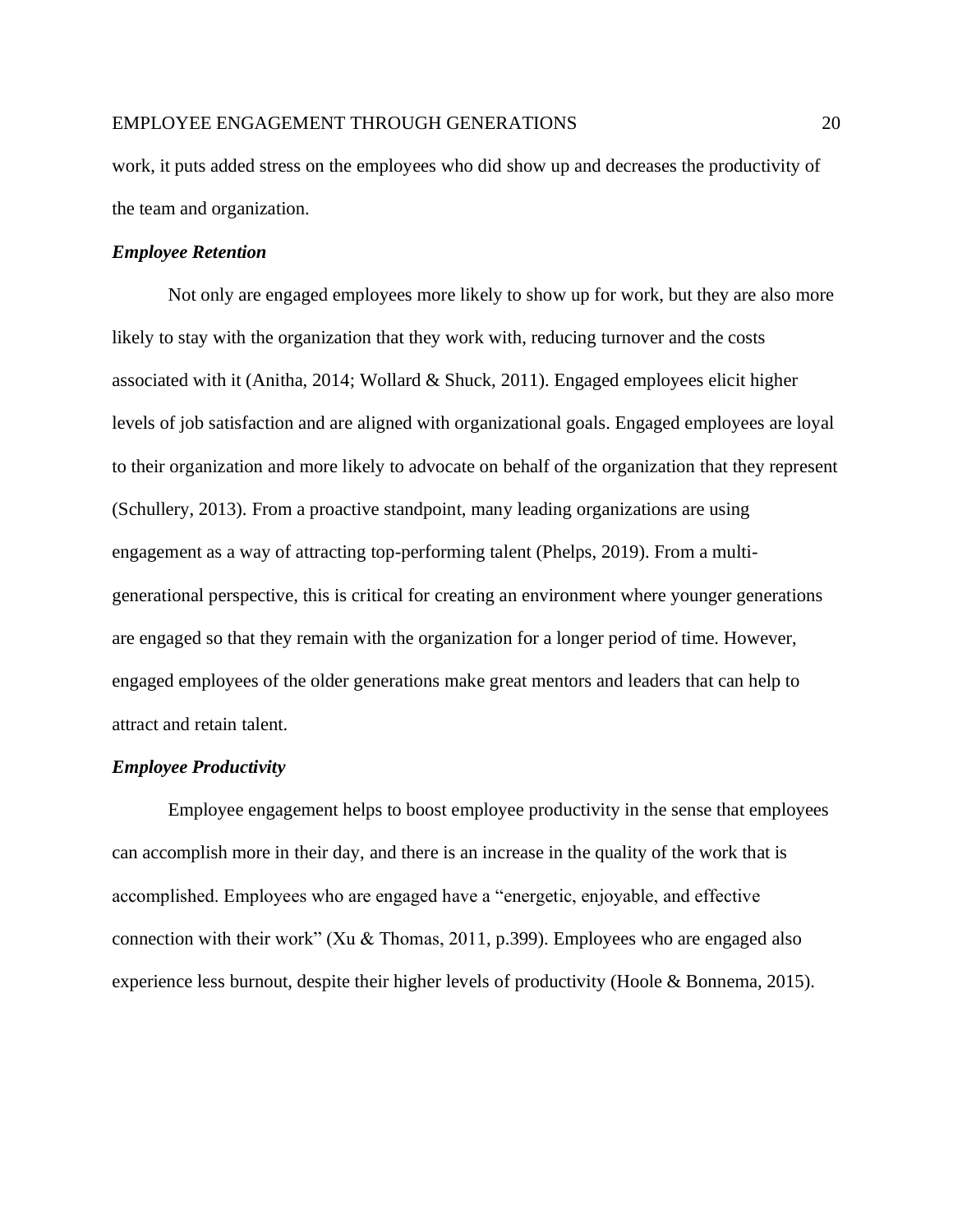#### *Positive Involvement in Organization*

Engaged employees have a stronger affective attachment towards the organization and are thus more likely to act towards the greater good (Johnson et al., 2018). Engaged employees show a decrease in self-interested behavior and more likely to focus on the parts of their role that contribute to the organization as a whole rather than their own personal gain (Johnson et al., 2018).

#### *Peer Relationships*

In the workplace, interpersonal relationships are marked by trust and support are found to promote engagement (Anitha, 2014). Social capital helps to facilitate engagement while encouraging employees to act more altruistically (Johnson et al., 2018). Additionally, relationships are essential to an employee finding their work to be meaningful, which also leads to engagement (Anitha, 2014). A culture of engagement is thus iterative, as engaged employees facilitate an environment that helps to engage other employees.

## *Workplace Disengagement*

While engaged employees show positive organizational outcomes, disengaged employees can stand in the way of organizational goals. Overload is found to be a key risk factor in disengaging employees (Cross et al., 2012). Added workload on already busy employees not only threatens the quality of work they accomplish, but also have a negative effect on retention (Cross et al., 2012). Cross-functional and cross-geographical relational and cognitive ties characteristic of many matrix-based organizational structures as well as excessive levels of decision-making can often result in burnout and disengagement (Cross et al., 2012). Focusing not only on improving employee engagement, but also on identifying and counteracting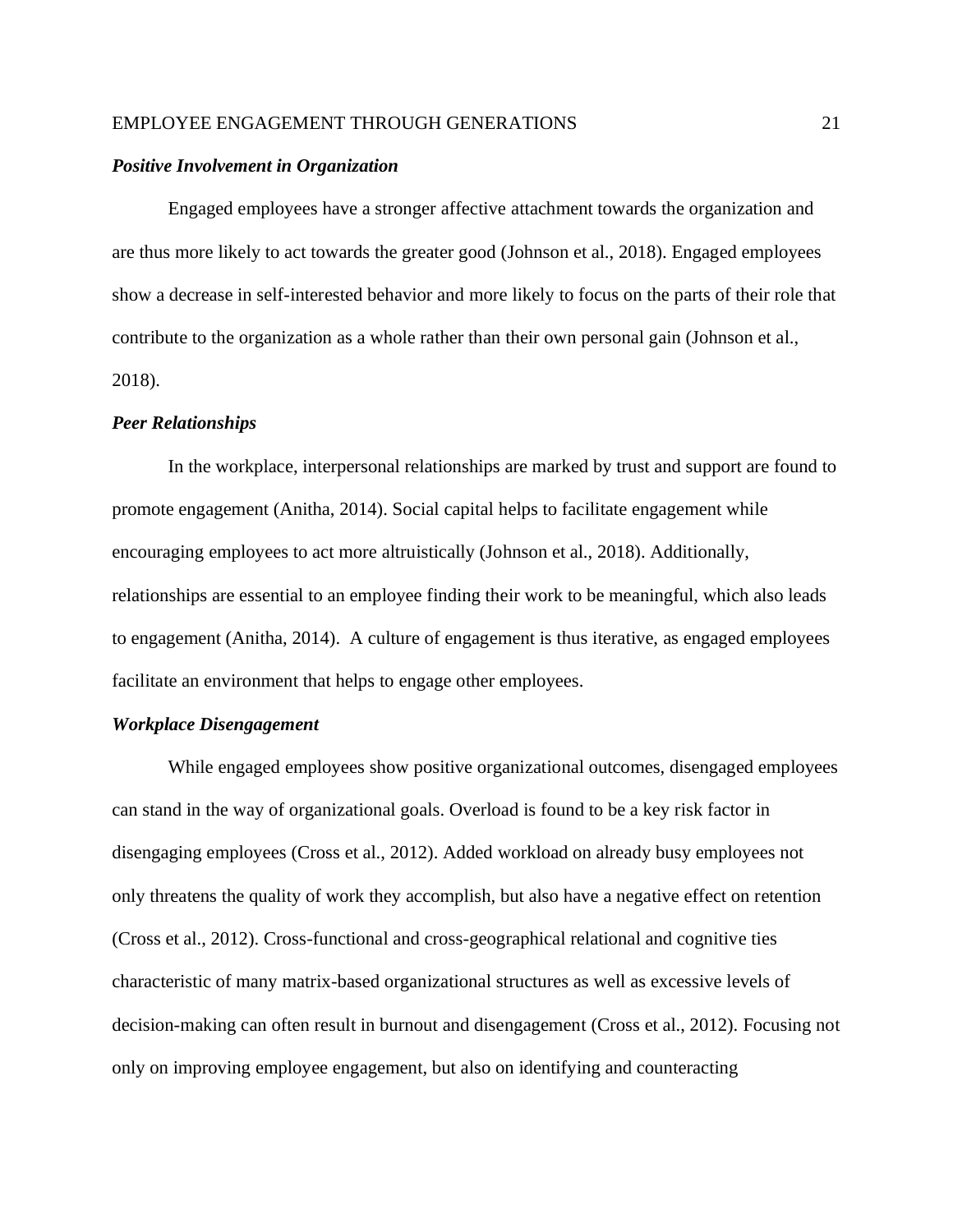disengagement before it negatively affects an organization is vital for giving companies an advantage over competitors.

#### **Methods for Training an Engaged Multigenerational Workforce**

According to a 2014 survey of 340 organizations, companies devote an average of \$1,208 and 31.5 hours annually to develop each individual employee (Urick, 2016). Considering that information, it is important for organizations to invest wisely in effective training that will optimize employee learning preferences. A high performing organization leverages the generational differences of employees, embracing individuality, while unifying the diverse group to motivate them towards the same organizational goals and outcomes. Choosing an approach to training based on those being trained may lead to a more engaged workforce (Cekada, 2012).

#### *Educational Preferences and Differences in Learning*

Considering generational differences can help a trainer to better understand how to tailor a training session to the audience and provide an environment that caters to each individual. Generational differences reflect previous experiences with learning as well as motivations and attitudes towards learning. Overarching each generation is a common need to see the benefits of training, but they could differ in values and what they see as benefits (Noe, 2017). Generational differences also reflect differences in preference of physical learning environment and style of teaching. Organizations must decide between formal versus informal training, traditional classroom versus computer based, trainer-led versus self-directed, and individual versus group focused when considering or designing a training initiative (Urick, 2016).

Younger generations are increasingly individualistic and believe in an external locus of control. The individualistic nature of Millennials leads members of this cohort to value positions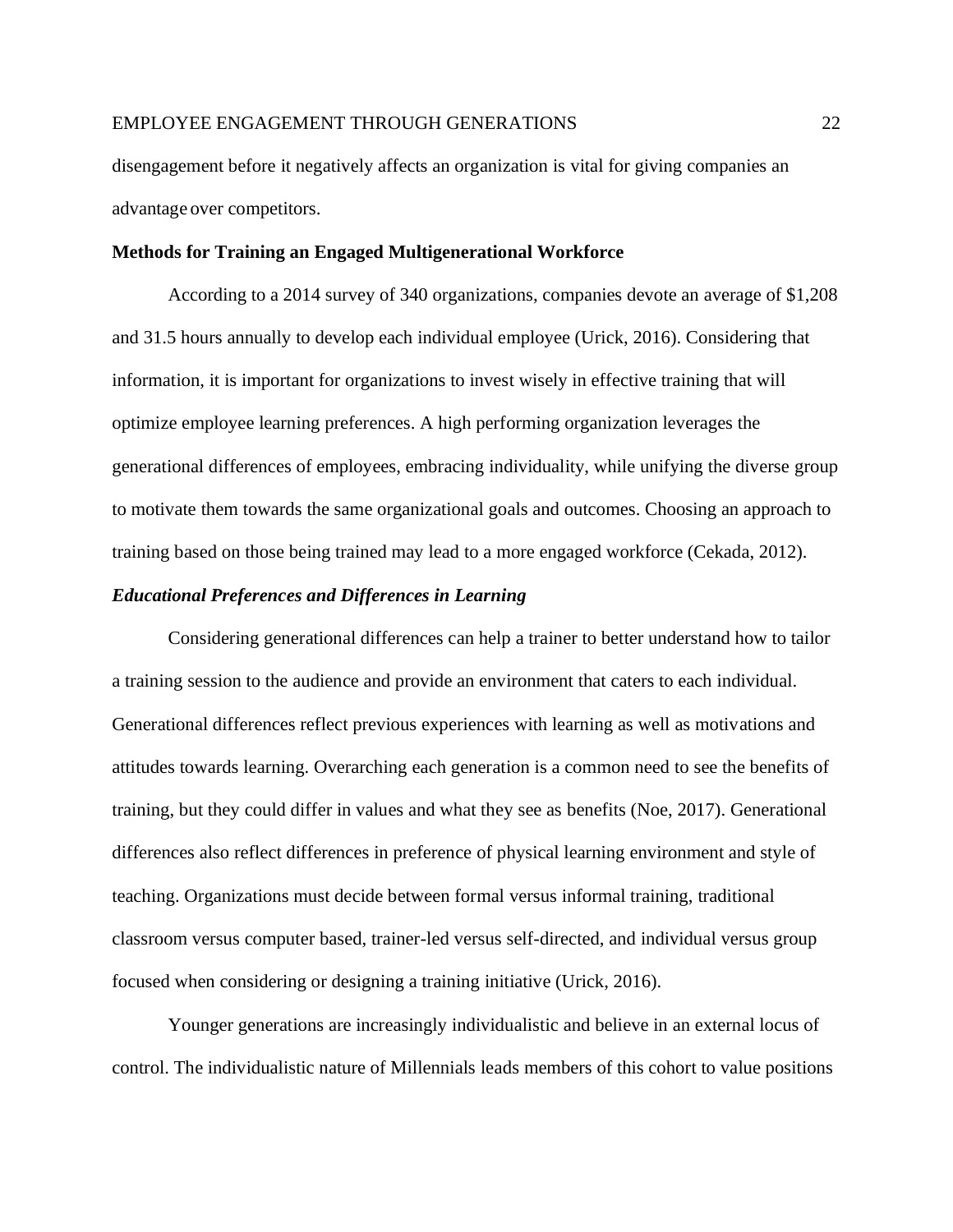of influence within the company as the desire to attain positions quickly after being hired or entering the workforce becomes evident. As much as Millennials value influence, they want their work to be meaningful and intrinsically rewarding (Hoole & Bonnema, 2015). Due to their external control beliefs, members of this cohort are more likely to take a passive role and want to be pushed and developed by their company. Younger generations also place a high value on individual feedback, more so than the older generations that preceded them (Twenge  $\&$ Campbell, 2008)

Older generations tend to favor a more experience-based approach to learning, as they have traditionally sought hands-on training earlier in their careers and learned on the job skills. However, over time, an increasing number of individuals have access to higher education, making the younger generations the most academically qualified generations to enter the workforce (Helyer & Lee, 2012). This transition from on-the-job training to higher education is due to the evolution of industry, the development of technology, and the increasing need for knowledgeable workers within companies. In the past, the agricultural and industrial fields relied heavily on training for hands-on skills rather than concepts and strategies. As companies and industries continue to evolve, the skill set needed in employees' change, therefore it is important for companies to not only consider the skills of individuals they are hiring, but also to train and develop individuals that are already employed by the company (Helyer & Lee, 2012).

It is important for the trainer and the company to know the generational differences and cater the training so that learning and transfer of training is optimized. For example, the mature generation tends to prefer stability and order in a learning environment, valuing direct presentation of information and materials that are logically organized and easy to follow. They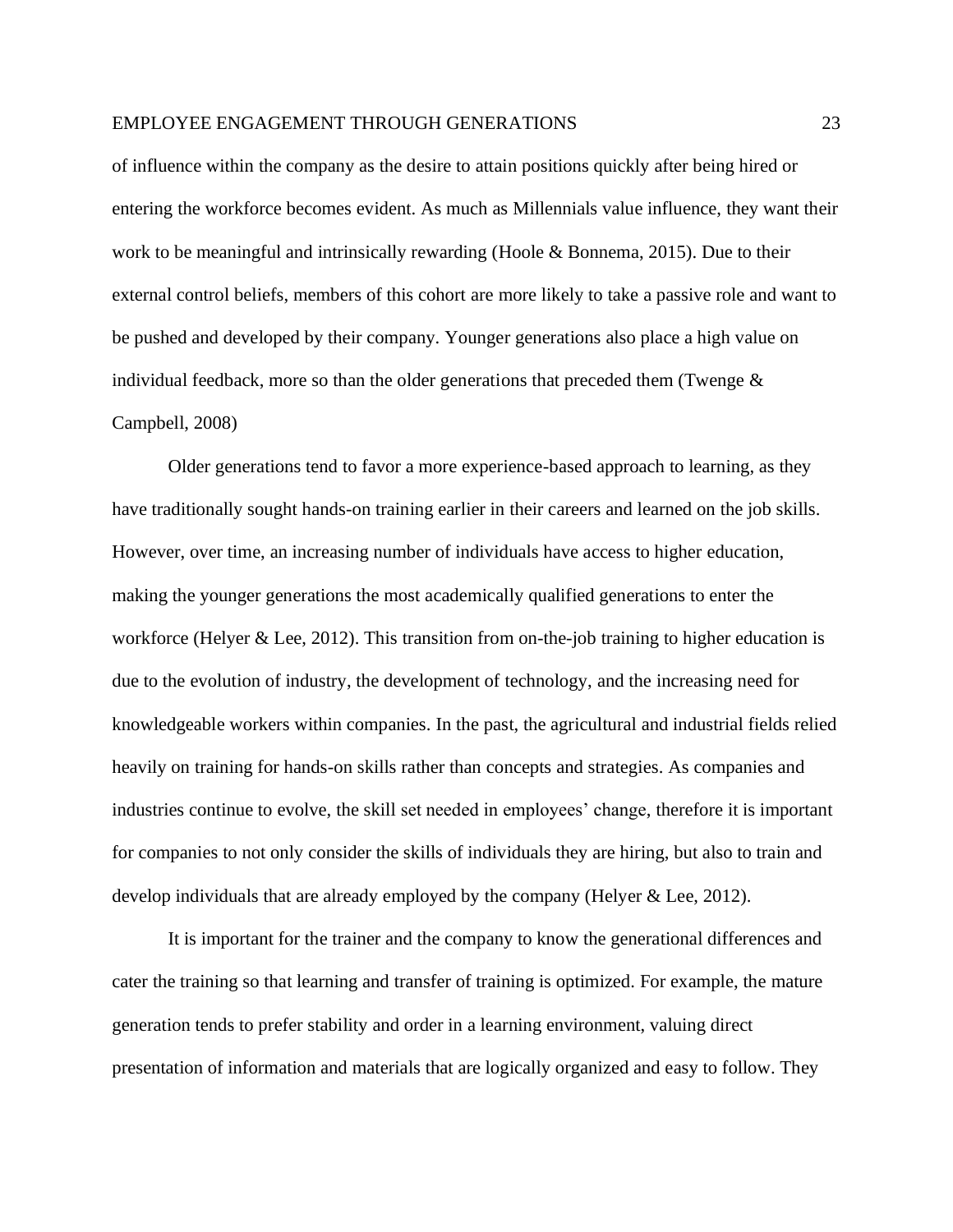prefer to not be called out and put on the spot in training sessions, but they like to share their experiences (Noe, 2017).

Baby Boomers prefer the classroom environment and participatory activities. This generation prefers instructional material that gives them an overview while allowing them to research from a more in-depth perspective. Trainers should ensure activities that are relevant to the job so that they can translate their knowledge into skill sets. They are motivated to learn when they know the benefit that the skill can bring them (Noe, 2017).

Generation X tends to prefer a learning style that allows them to learn at their own pace, allowing them to work ahead and giving them control of work-life balance. They are selfdirected and self-motivated in their approach to learning because they see how new skills can boost their resumes (Noe, 2017). This self-directed learning is made possible through online training courses, and Generation X seems to adapt well to new technology as many have used the internet for most of their career. They also learn through experimentation and feedback, benefiting from question-and-answer sessions that allow them to ask about specific applications (Noe, 2017).

Millennials, though tech-savvy, prefer a blended approach to learning (Noe, 2017). Blended courses give them the opportunity to work alone and build a base on the explicit knowledge aspect of learning through an online format, while also giving them a chance to come together and work with others to discuss and apply their knowledge. Millennials place a high value on the monetary incentive of learning, such as a raise or opportunity for promotion. They also see learning as a way of making themselves more employable, similar to Gen X,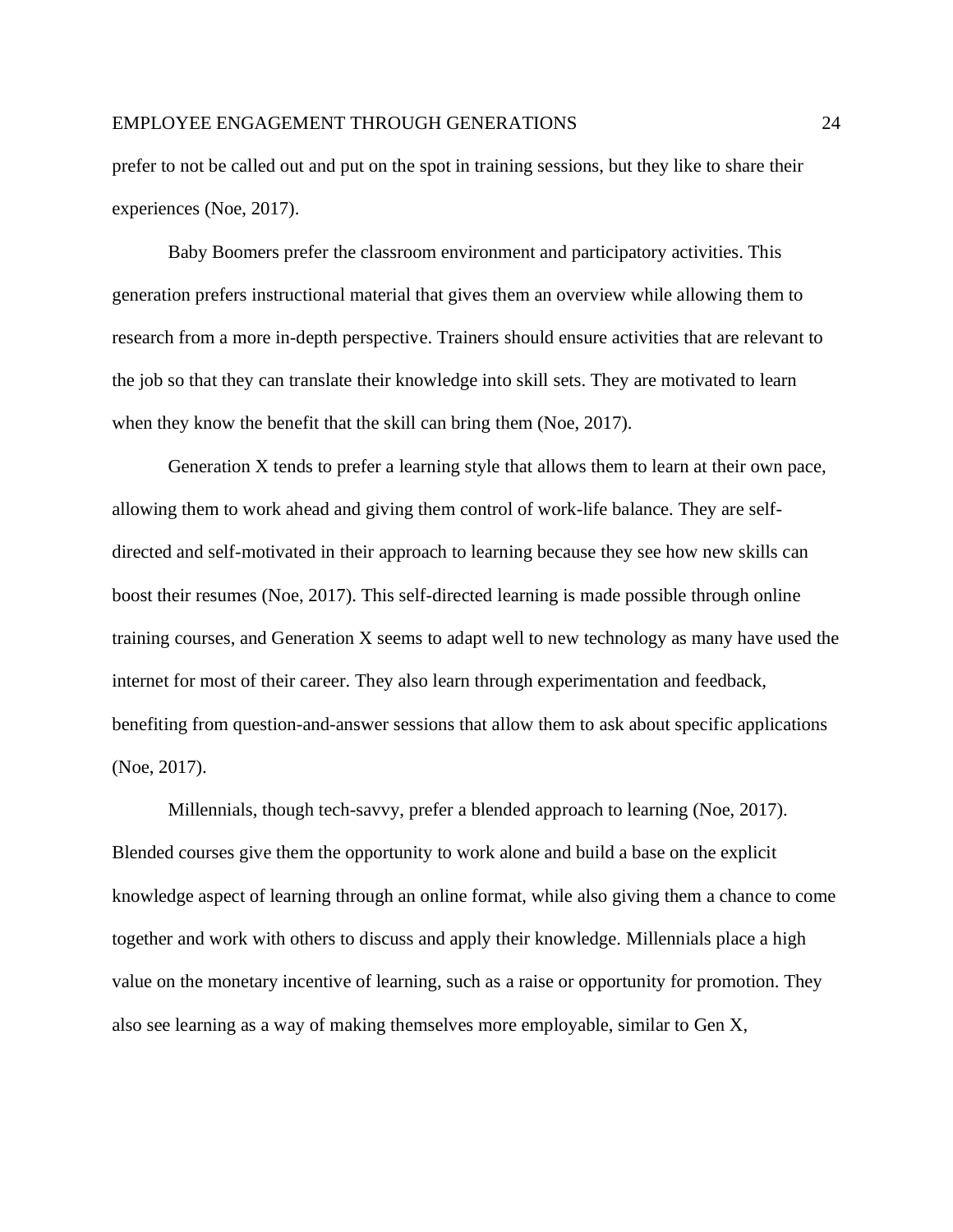Millennials have an innovative approach to training, incorporating new concepts like social media and gamification to make learning more interesting and engaging (Noe, 2017).

#### *Technology and Training*

The incorporation of technology in training seems to be at the forefront of the multigenerational divide. While Traditionalists may have spent a majority of their lifetime without computers, Millennials were born into a world of computers and may not remember a time when they did not have access to the internet. This often leads to oversimplification and the idea that younger generations will prefer online training over face-to-face learning (Urick, 2016) or that older generations will not be able to navigate an online training platform, both of which would be a false generalization. Bernardes et al. (2019) found that while online is the fastest growing format of training, Millennials' attitudes were more positive towards on-the-job training when compared to attitudes towards online training.

Organizations should consider the format of the training, the delivery of the information, and how it is catered to the audience (Bernardes et al., 2019). There is no one-size-fits all approach to training within an organization. Online training formats are a standard approach that can save on trainer fees and the costs of transportation and can be easily replicated across the pool of employees within a larger organization. However, if the training method is not effective in promoting transfer to job functions within the specific organization, the organization may not see as large of a benefit in online training methods.

#### *Practical Applications and Intergenerational Learning*

While there are many generational differences there are also practical ways to leverage these differences as opportunities. Organizations can provide blended forms of training or a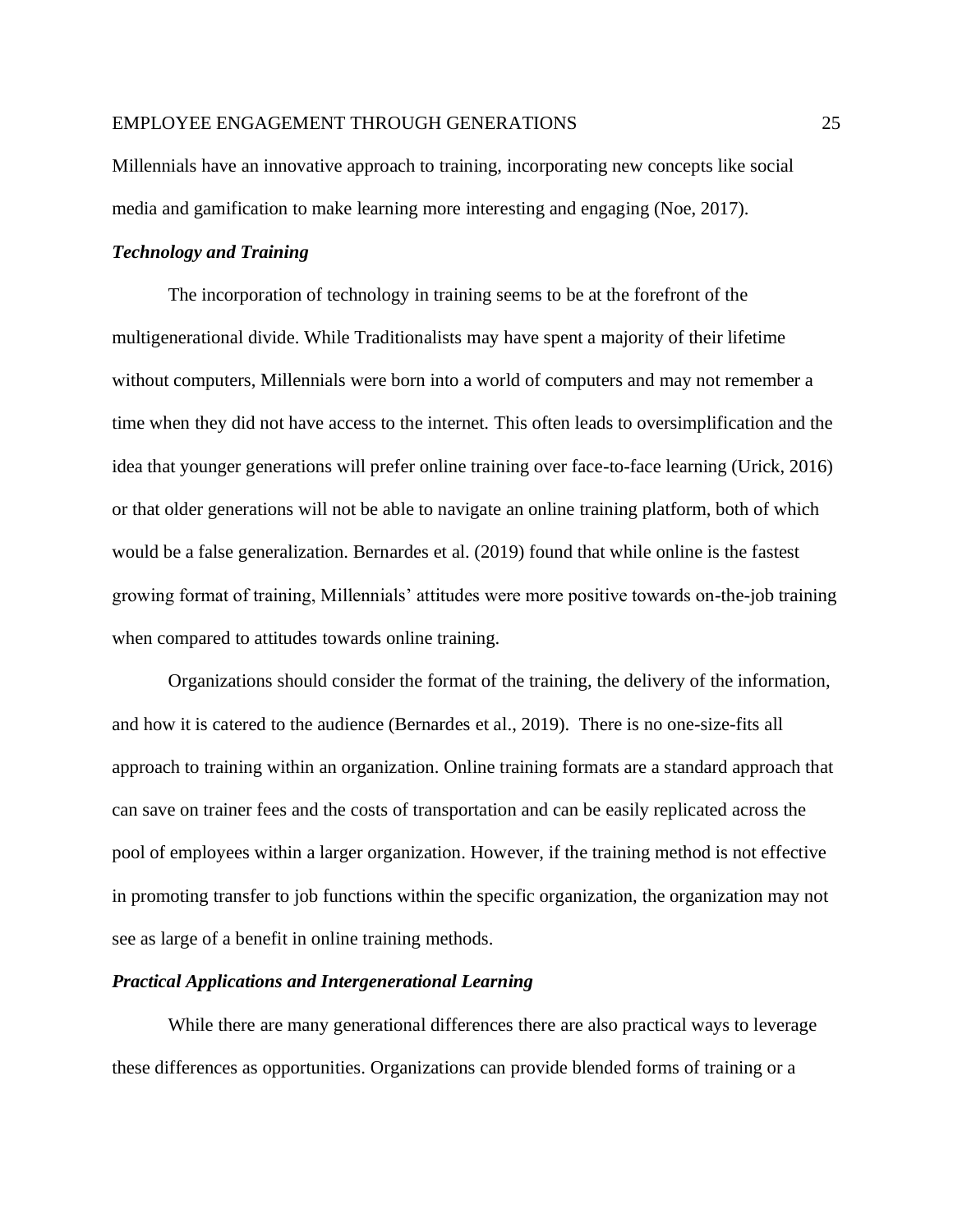menu of training that gives employees the choice of training delivery. They can also implement mentorship and reverse mentorship programs that allow individuals of multiple generations to both learn from and teach one another, providing an opportunity for intergenerational learning to take place.

While classroom instruction is effective in teaching explicit knowledge, mentorship develops employees through behavior modeling and is effective in teaching tacit knowledge as well as practical wisdom (Sprinkle & Urick, 2017). The tacit knowledge involves the contextual awareness and practical wisdom refers to the experiential knowledge that comes with performing the job. Through observing the behavior of their peers, they are able to learn new skill sets and competencies and apply them to their work. Mentored employees are also likely to achieve higher compensation and job satisfaction (Urick, 2016; Sprinkle & Urick, 2017). Mentor-tomentee relationships can also create a culture of learning as well as mend conflicts or tension caused by a lack of understanding in considering generational perspectives (Sprinkle & Urick, 2017).

## **An Emerging Generation**

Generation Z, consisting of individuals born after 1995, are now entering their early and middle twenties, meaning they are the next generation to enter the workforce. Generation Z is highly technology-driven, non-conformist, and collaborative (Knapp et al., 2017). They will likely expect their employers to provide them with the latest technology, flexible co-working spaces, and schedules that transcend the typical nine to five. (Knapp et al., 2017). While this generation is very collaborative, they tend to have lower emotional intelligence (EQ) scores than other generations, which could present a challenge in communicating in the workplace and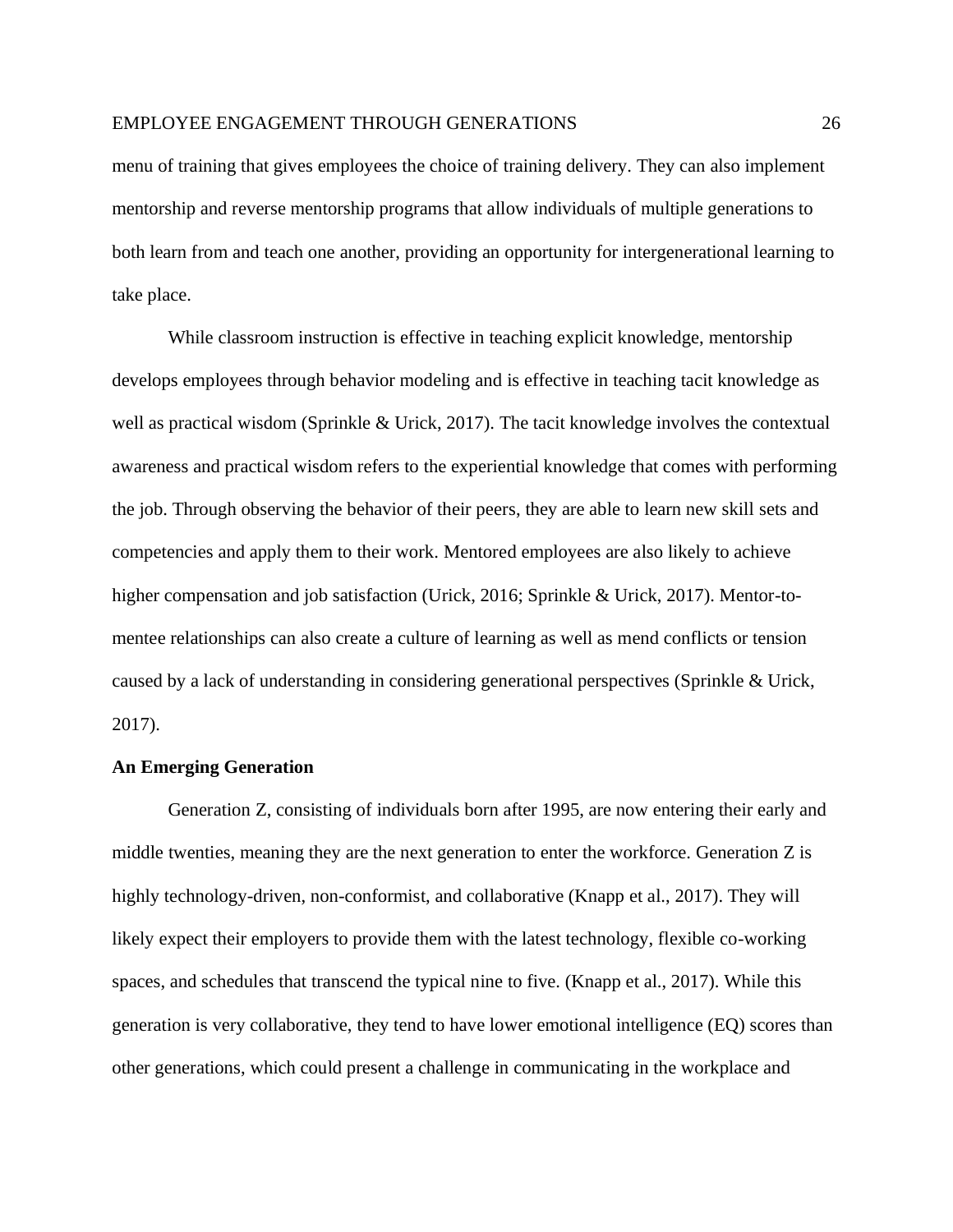working on a team (Knapp et al., 2017). They also tend to be very entrepreneurial, expressing interest to lead a company that they start on their own (Knapp et al., 2017).

#### *Limitations for the Study of Generation Z*

While generational research can provide descriptions for age ranges of people based upon the time period they were born and the historical events that shaped their upbringing, it is important to understand that the age ranges described are not fixed. (Twenge & Campbell, 2008) This being said, some of the older members of Generation Z that are entering the workforce currently may identify more with the behavior, values, and attitudes of the Millennials. Additionally, history is in the making for this generation. Recent events such as the COVID-19 pandemic may have long-term effects that shape this new generation for years to come. Lastly, because this generation is younger and newly entering the workforce, there is little research currently available to describe how this generation engages in the workplace.

#### *Engaging Remote Workers*

Due to the recent COVID-19 pandemic and its ongoing impacts, many organizations have been forced to shift their workers to working remotely indefinitely. While this is a dramatic shift, it has opened up the opportunity for the future of remote work, which may impact future generations in the workplace as well as the incoming Generation Z population. The success of remote work will hinge on effective use of emerging technology, remote performance management, equitable company policies, and an understanding of employee preferences. This could influence the values and expectations future generations have on their employers regarding working environments.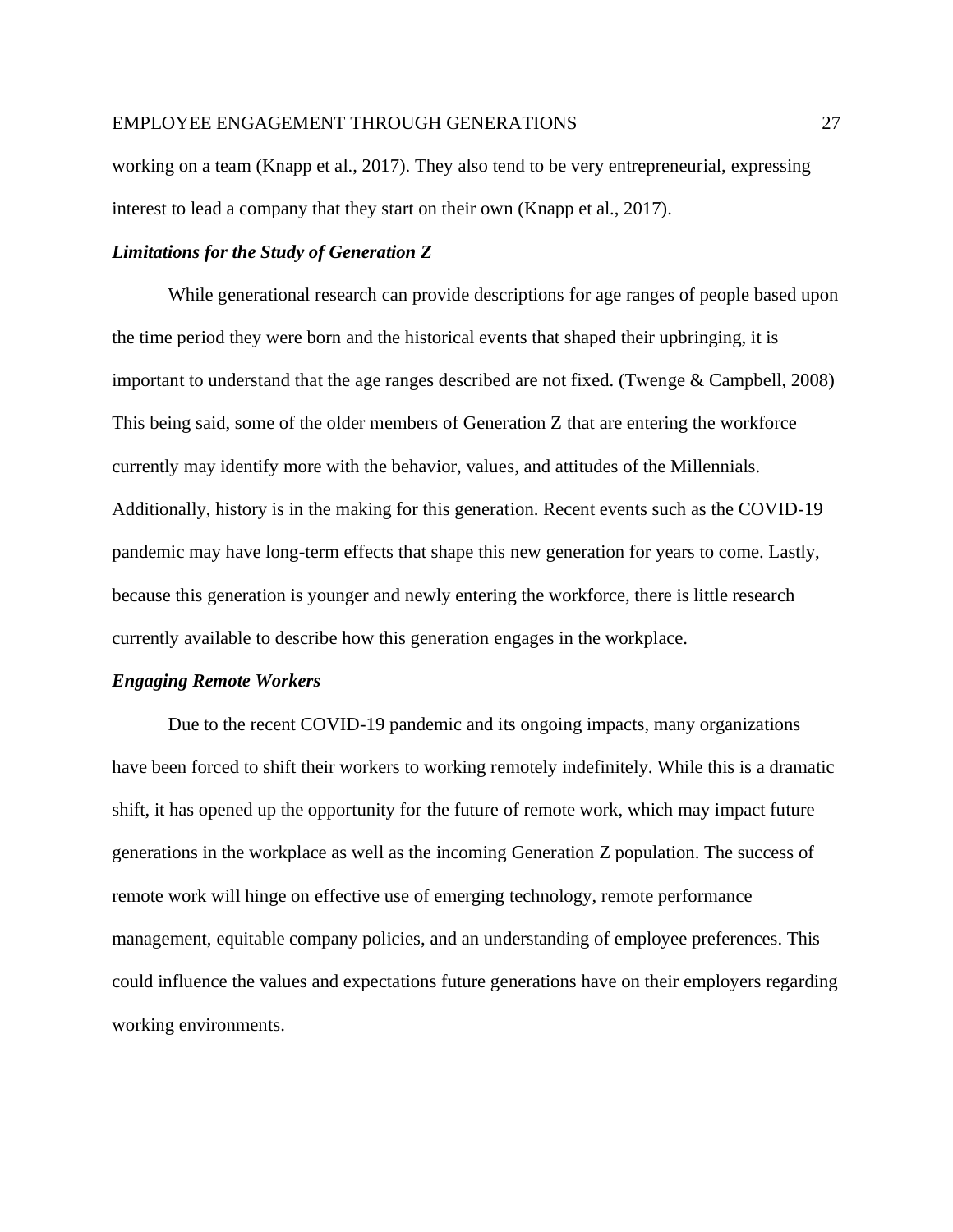#### **Conclusion**

The four generations in the workplace are shaped by the context that characterized their formative years. These similar life experiences shape workplace values, influencing attitudes and expectations (Twenge & Campbell, 2008). Employee engagement focuses on employee contributions to their organization and the intrinsic and extrinsic rewards that they receive for those contributions (Schullery, 2013). Several factors encompassed in Human Resource Management policies and practices can be leveraged in order to foster engagement, however, there is no one-size-fits-all approach to engaging employees due to the differences in values, attitudes, and expectations that employees have. Engagement is often found in employees who find their work to be meaningful, but because generations have different values, they may find different aspects of their work meaningful (Hoole & Bonnema, 2015). Therefore, organizations should tailor their engagement strategies to generational as well as individual needs and preferences in order to successfully engage a multigenerational workforce.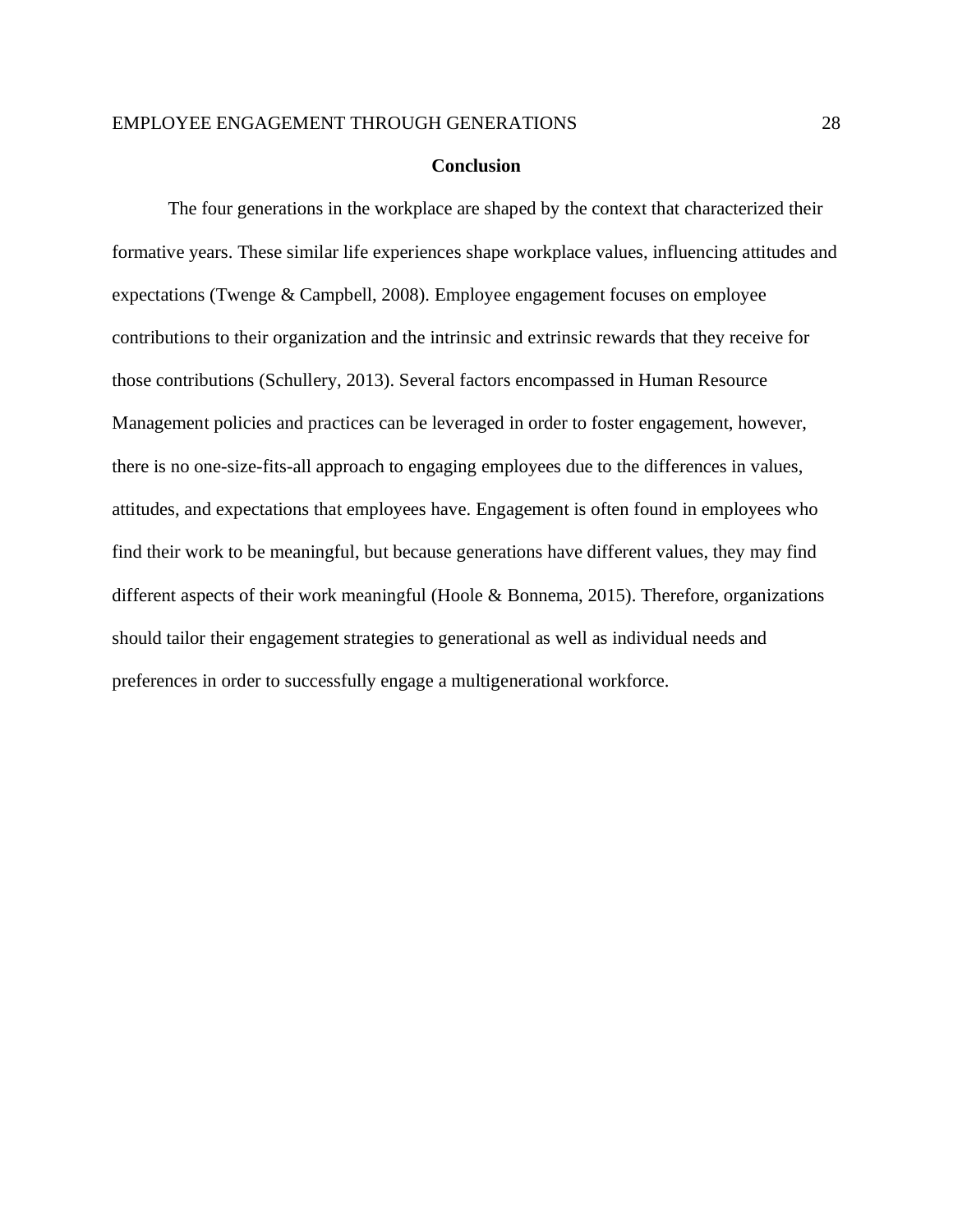#### References

- Al-Asfour, A. & Lettau, L. (2014). Strategies for leadership styles for multi-generational workforce. *Journal of Leadership, Accountablility, and Ethics, 11*(2), 58-69.
- Anitha, J. (2014). Determinants of employee engagement and their impact on employee performance. *International Journal of Productivity and Performance Management*, *63*(3), 308-323.
- Bernardes, R.F., Guzzol, R.F., & Madera, J.M. (2019). Millennial attitudes towards online and traditional training methods: The role of training utility and satisfaction. *Cornell Hospitality Quarterly, 60*(4), 320-334.<https://doi.org/10.1177/1938965519843488>

Budd, J. W. (2020). *Labor relations: Striking a balance*. (6<sup>th</sup> ed.). McGraw Hill.

- Cekada, T. L. (2012). Training a multigenerational workforce. *Professional Safety, 57*(3), 40-44.
- Cross, R., Gray, P., Gerbasi, A., & Assimakopoulos, D. (2012). Building engagement from the ground up: How top organizations leverage networks to drive employee engagement. *Organizational Dynamics*, *41* (3).
- Gallagher, V. C., & Fiorito, J. (2005). Generational differences in attitudes about unions: A segmented dispositional marketing approach. *Southern Business Review, 31*(1), 35.
- Gallup. (2017). State of the American workplace report. <https://www.gallup.com/workplace/238085/state-american-workplace-report-2017.aspx>
- Hansen, J. C., & Leuty, M. E. (2012). Work values across generations. *Journal of Career Assessment*, *20*(1), 34-52.<https://doi.org/10.1177/1069072711417163>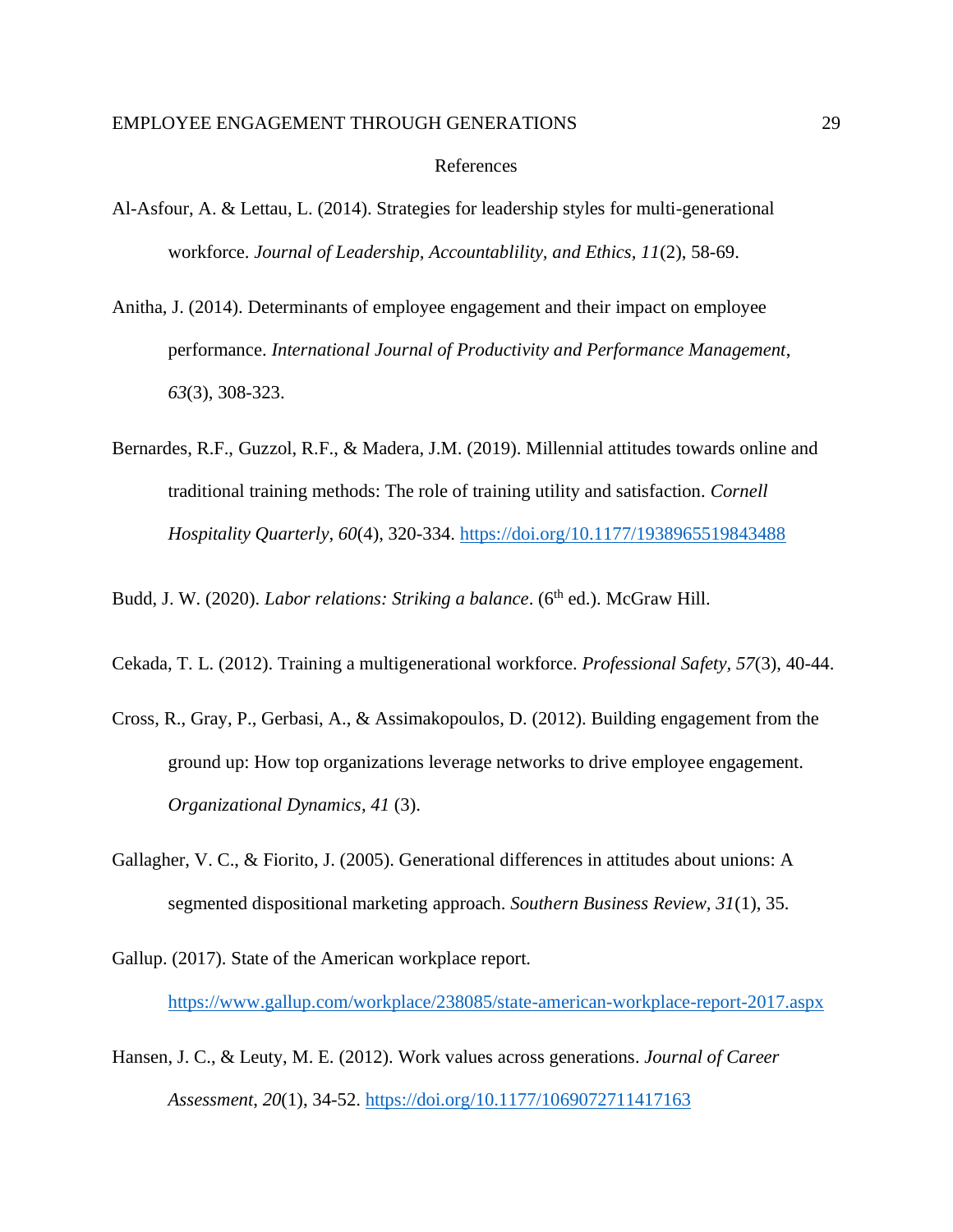- Helyer, R, & Lee, D. (2012). The twenty-first century multiple generation workforce: Overlaps and differences but also challenges and benefits. *Education and Training, 54*(7), 565-578. <http://doi.org/10.1108/00400911211265611>
- Hoole, C. & Bonnema, J. (2015). Work engagement and meaningful work across generational cohorts. *South African Journal of Human Resources Management, 13*(2), 1-11.
- Johnson, A., Nguyen, H., Groth, M., & White, L. (2018). Workplace aggression and organisational effectiveness: The mediating role of employee engagement. *Australian Journal of Management*, *43*(4), 614-631.
- Jung, H. S., & Yoon, H. H. (2015). Understanding pay satisfaction: The impacts of pay satisfaction on employees' job engagement and withdrawal in deluxe hotel. *International Journal of Hospitality Management*, *48*, 22-26. <https://doi.org/10.1016/j.ijhm.2015.04.004>
- Knapp, C. A., Weber, C., & Moellenkamp, S. (2017). Challenges and strategies for incorporating generation Z into the workplace. *Corporate Real Estate Journal*, *7*(2), 137-148.
- Kumar, V., & Pansari, A. (2015). Measuring the benefits of employee engagement. *MIT Sloan Management Review*, *56*(4), 67.
- Kurter, H. L. (2019, January 31). *4 Impactful employee engagement strategies for small budgets.* Forbes. [www.forbes.com/sites/heidilynnekurter/2019/01/31/4-essentials-for-keeping](http://www.forbes.com/sites/heidilynnekurter/2019/01/31/4-essentials-for-keeping-employees-engaged-on-a-small-budget/?sh=29e7c4855d1f)[employees-engaged-on-a-small-budget/?sh=29e7c4855d1f](http://www.forbes.com/sites/heidilynnekurter/2019/01/31/4-essentials-for-keeping-employees-engaged-on-a-small-budget/?sh=29e7c4855d1f)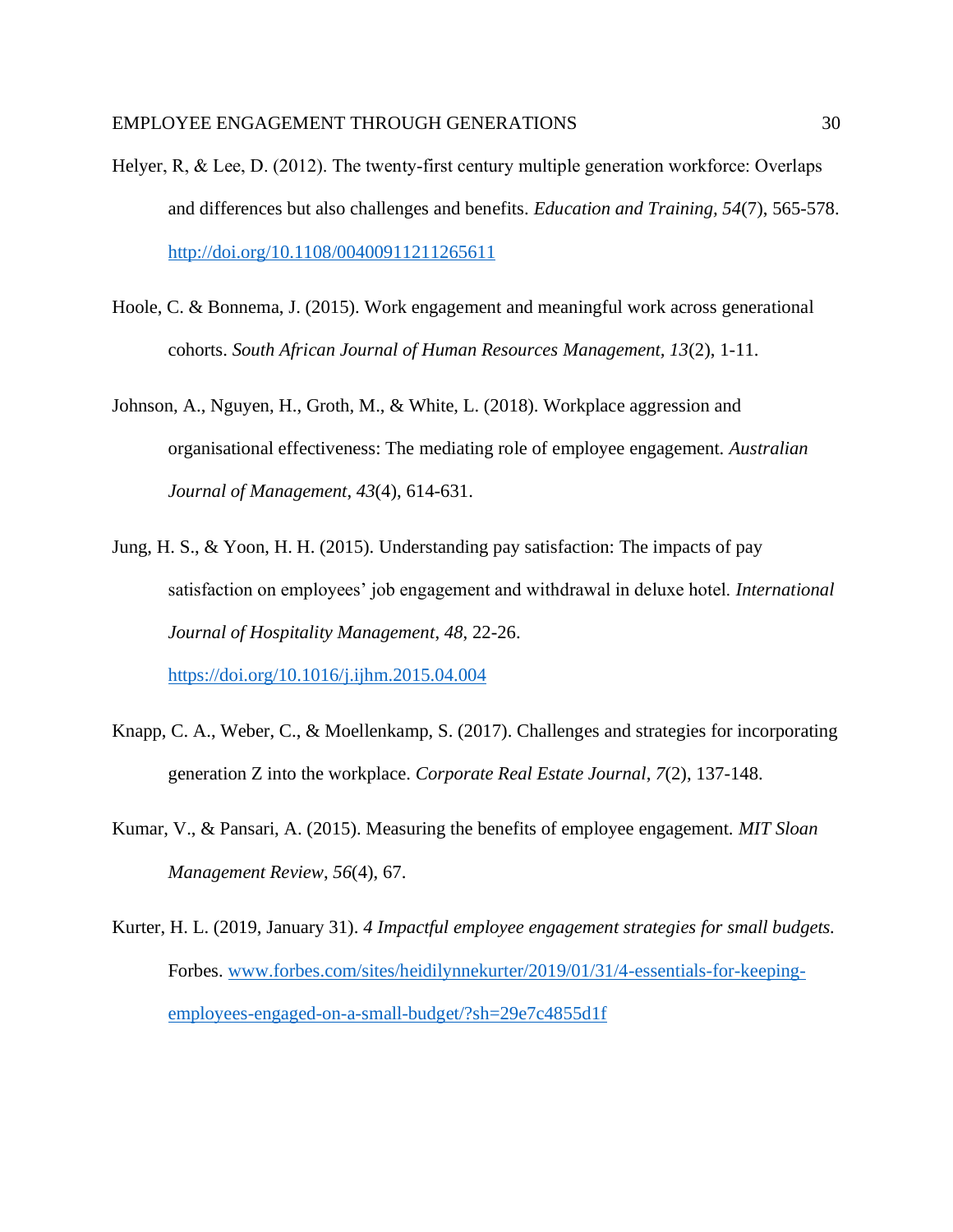- Lapoint, P. A., & Liprie-Spence, A. (2017). Employee engagement: Generational differences in the workforce. *Journal of Organizational Psychology, 17*(5), 118-128.
- Lyons, S., & Kuron, L. (2014). Generational differences in the workplace: A review of the evidence and directions for future research. *Journal of Organizational Behavior*, *35*(S1), S139-S157.<https://doi.org/10.1002/job.1913>
- Mutnuru, S. (2016). The role of internal controls on employees' engagement in small organizations. *Journal of Business Studies Quarterly*, *7*(4), 102-114.

Noe, R. (2017). *Employee Training and Development* (7th edition). McGraw-Hill Education.

- Obedgiu, V. (2017). Human resource management, historical perspectives, evolution and professional development. *The Journal of Management Development*, *36*(8), 986-990. <https://doi.org/10.1108/JMD-12-2016-0267>
- Phelps, S. (2019, October 7). *How do Ben & Jerry's, Google, and Facebook boost employee engagement and happiness? They know why.* Forbes. [https://www.forbes.com/sites/stanphelps/2019/10/07/how-do-ben--jerrys-google-and](https://www.forbes.com/sites/stanphelps/2019/10/07/how-do-ben--jerrys-google-and-facebook-boost-employee-engagement-and-happiness-they-know-why/?sh=54f93821751c)[facebook-boost-employee-engagement-and-happiness-they-know](https://www.forbes.com/sites/stanphelps/2019/10/07/how-do-ben--jerrys-google-and-facebook-boost-employee-engagement-and-happiness-they-know-why/?sh=54f93821751c)[why/?sh=54f93821751c](https://www.forbes.com/sites/stanphelps/2019/10/07/how-do-ben--jerrys-google-and-facebook-boost-employee-engagement-and-happiness-they-know-why/?sh=54f93821751c)
- Rath, T., & Harter, J. K. (2010). Your friends and your social wellbeing; close friendships are vital to health, happiness, and even workplace productivity. *Gallup Management Journal.*
- Schullery, N. M. (2013). Workplace engagement and generational differences in values. *Business and Professional Communication Quarterly, 76*(2), 252-265.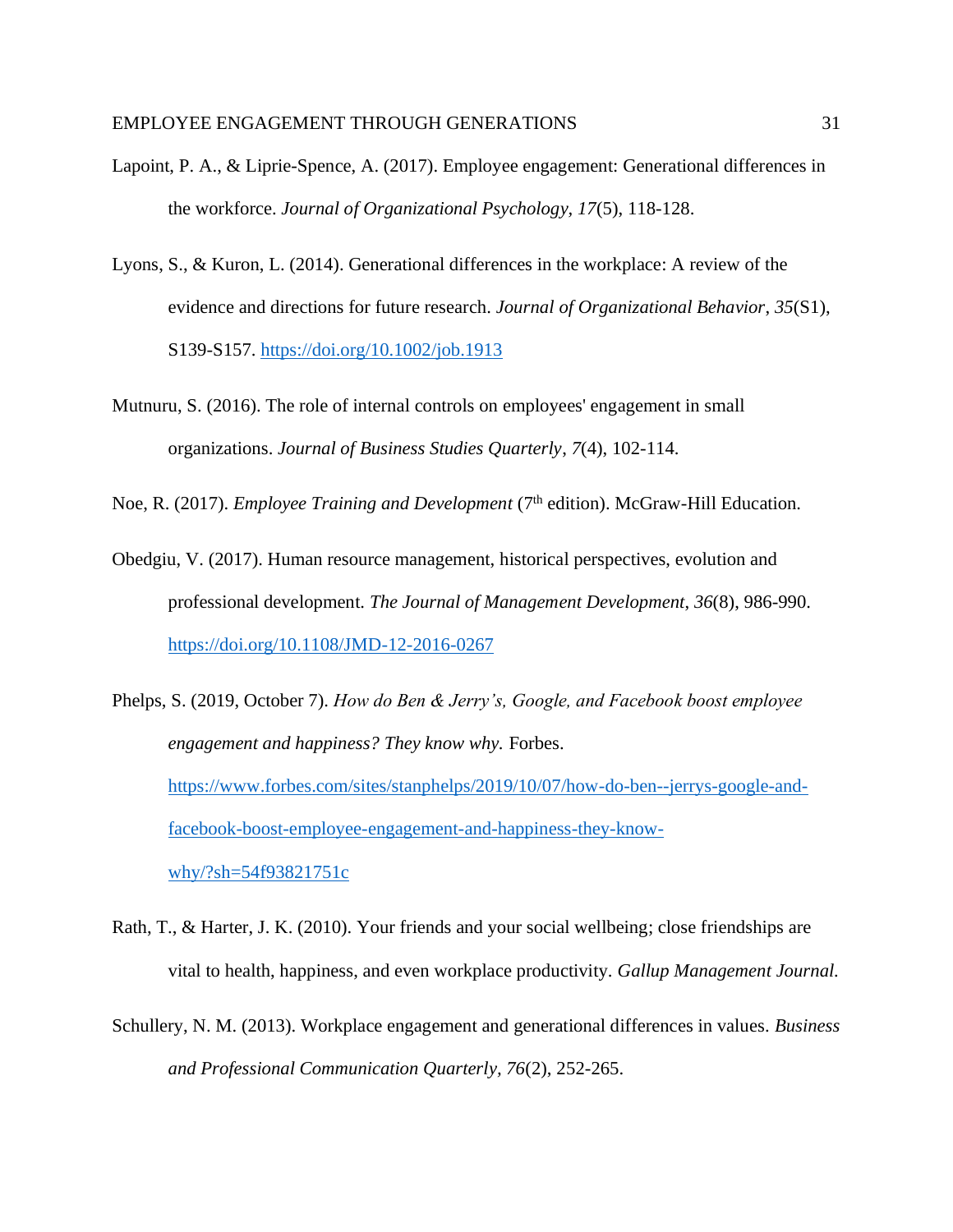Smith, C. & Duxbury, L (2019). Attitudes towards unions through a generational cohort lens. *The Journal of Social Psychology, 159*(2), 190-209. <https://doi.org/10.1080/00224545.2019.1570906>

Sprinkle, T.A. & Urick, M. J. (2017). Three generational issues in organizational learning: Knowledge management, perspectives on training and "low-stakes" development. *The Learning Organization, 25*(2), 102-112.<http://doi.org/10.1108/TLO-02-2017-002>

- Sudiro, A., Adi, A. N., & Fakhri, R. M. I. (2021). Engaging employees through compensation fairness, job involvement, organizational commitment: The roles of employee spirituality. *Management Science Letters,* 1499-1508.<https://doi.org/10.5267/j.msl.2020.12.023>
- Twenge, J. M., & Campbell, S. M. (2008). Generational differences in psychological traits and their impact on the workplace*. Journal of Managerial Psychology, 23*(8), 862-877. <http://doi.org/10.1108/02683940810904367>
- Twenge, J. M., Campbell, S. M., Hoffman, B. J., & Lance, C. E. (2010). Generational differences in work values: Leisure and extrinsic values increasing, social and intrinsic values decreasing. *Journal of Management, 36*(5), 1117-1142.
- Urick, M. (2016). Adapting training to meet the preferred learning styles of different generations. *International Journal of Training and Development, 21*(1), 53-59. <https://doi.org/10.1111/ijtd.12093>
- Wallace, L., & Trinka, J. (2009). Leadership and employee engagement. *Public Management*, *91*(5), 10-13.